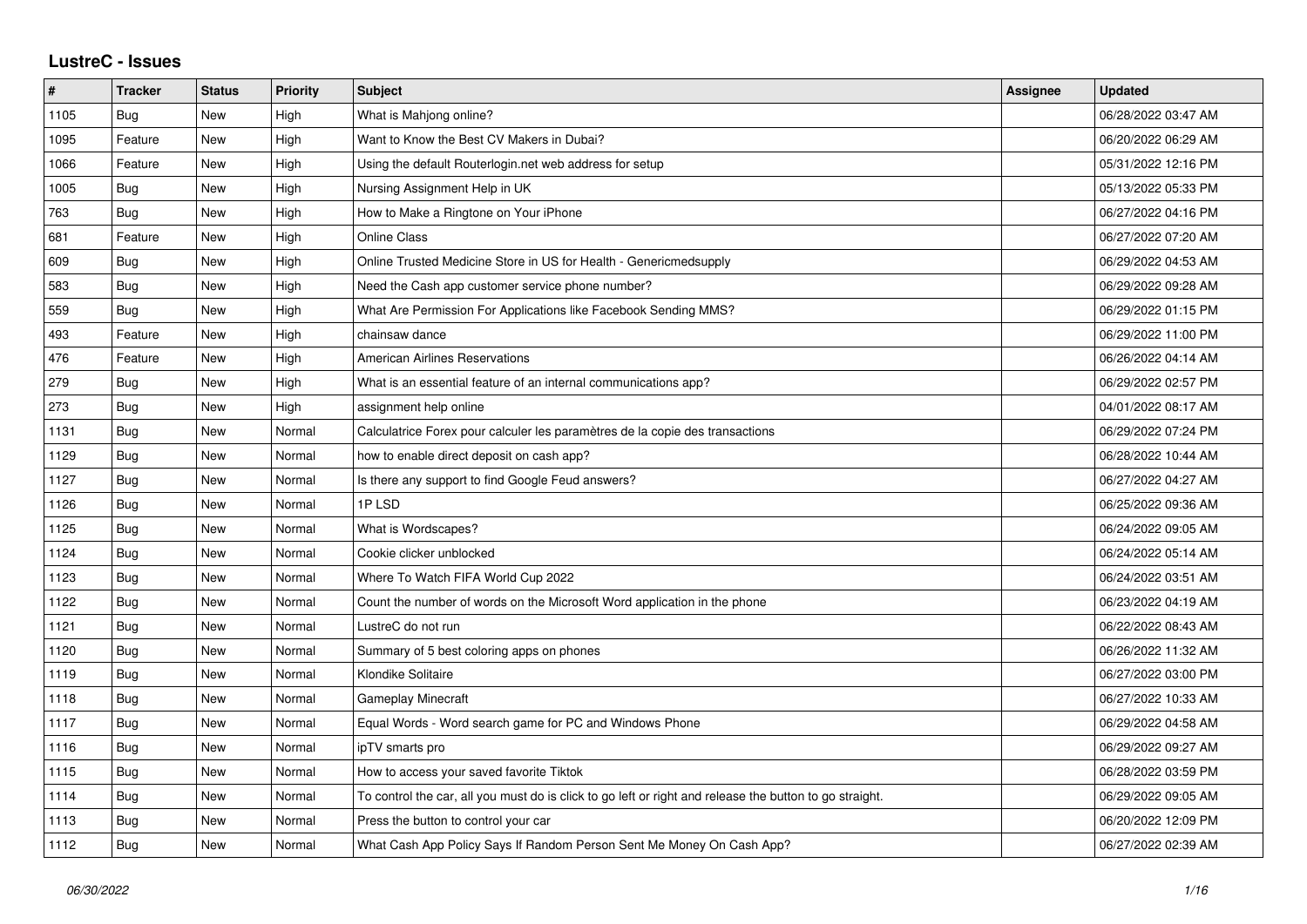| #    | <b>Tracker</b> | <b>Status</b> | <b>Priority</b> | Subject                                                                                                                                                  | Assignee | <b>Updated</b>      |
|------|----------------|---------------|-----------------|----------------------------------------------------------------------------------------------------------------------------------------------------------|----------|---------------------|
| 1111 | <b>Bug</b>     | New           | Normal          | LOLBeans is a fun battle royale game where you race with other players while avoiding obstacles. Reach the end of<br>the course in competitive gameplay! |          | 06/26/2022 09:17 AM |
| 1108 | Bug            | <b>New</b>    | Normal          | Six Guns Mod Apk Answers Your Questions                                                                                                                  |          | 06/26/2022 06:26 PM |
| 1106 | Bug            | New           | Normal          | How Do I Get Cash App ++ Without Confronting Any Technical Glitches?                                                                                     |          | 06/25/2022 09:53 PM |
| 1104 | Bug            | New           | Normal          | Idle game fix bug                                                                                                                                        |          | 06/26/2022 06:52 PM |
| 1103 | Bug            | New           | Normal          | Idle game fix bug                                                                                                                                        |          | 06/25/2022 09:08 PM |
| 1102 | <b>Bug</b>     | New           | Normal          | Charlottesville Travel Guide ?                                                                                                                           |          | 06/26/2022 07:44 AM |
| 1101 | Bug            | New           | Normal          | How to Delete Cash App History at once?                                                                                                                  |          | 06/27/2022 01:33 PM |
| 1099 | Feature        | New           | Normal          | Whatsapp Plus - A New Way Of Communicating                                                                                                               |          | 06/28/2022 07:57 AM |
| 1098 | <b>Bug</b>     | New           | Normal          | Life of a Fisherman                                                                                                                                      |          | 06/26/2022 05:16 PM |
| 1097 | Bug            | New           | Normal          | Race and experience new life.                                                                                                                            |          | 06/26/2022 04:22 PM |
| 1096 | Bug            | New           | Normal          | Race and experience new life.                                                                                                                            |          | 06/26/2022 06:07 PM |
| 1094 | Bug            | New           | Normal          | What time does direct deposit hit Cash App?                                                                                                              |          | 06/14/2022 03:27 PM |
| 1092 | <b>Bug</b>     | New           | Normal          | Ellison Estate Vineyard                                                                                                                                  |          | 06/20/2022 12:03 PM |
| 1091 | <b>Bug</b>     | New           | Normal          | Find family fun indoors and outdoors in the Jungfrau Region                                                                                              |          | 06/14/2022 09:33 AM |
| 1090 | Bug            | New           | Normal          | Pay Someone To Do My Assignment                                                                                                                          |          | 06/11/2022 03:15 PM |
| 1089 | Bug            | New           | Normal          | Pay Someone To Do My Assignment                                                                                                                          |          | 06/15/2022 04:44 AM |
| 1087 | Bug            | New           | Normal          | How do new writers start out?                                                                                                                            |          | 06/29/2022 10:43 AM |
| 1085 | Feature        | New           | Normal          | dcvghdcc asgdvgd dveduqwv ajdhvwd                                                                                                                        |          | 06/09/2022 03:46 PM |
| 1084 | Bug            | New           | Normal          | <b>Trippie Redd</b>                                                                                                                                      |          | 06/11/2022 09:05 AM |
| 1083 | Bug            | New           | Normal          | coin base review                                                                                                                                         |          | 06/11/2022 09:13 AM |
| 1082 | Bug            | New           | Normal          | Reset chime bank password without phone number                                                                                                           |          | 06/15/2022 11:56 AM |
| 1081 | Feature        | New           | Normal          | drift boss- the best driftitng game                                                                                                                      |          | 06/15/2022 05:56 AM |
| 1080 | <b>Bug</b>     | New           | Normal          | How to use Math Wallet   Nexo wallet   CoinTiger Exchange                                                                                                |          | 06/15/2022 11:56 AM |
| 1079 | <b>Bug</b>     | New           | Normal          | How to get cheap psychology assignment?                                                                                                                  |          | 06/15/2022 06:00 AM |
| 1078 | Bug            | New           | Normal          | What Bank Is Cash App On Plaid? Find Clarity And Assistance                                                                                              |          | 06/15/2022 11:56 AM |
| 1077 | <b>Bug</b>     | New           | Normal          | Les excellentes façons d'utiliser ces images                                                                                                             |          | 06/29/2022 12:54 PM |
| 1076 | <b>Bug</b>     | New           | Normal          | DedicatedHosting4u                                                                                                                                       |          | 06/11/2022 09:15 AM |
| 1073 | <b>Bug</b>     | New           | Normal          | <b>Cricut Design Space</b>                                                                                                                               |          | 06/07/2022 09:34 PM |
| 1072 | Bug            | New           | Normal          | ij.start canon                                                                                                                                           |          | 06/21/2022 06:56 PM |
| 1071 | Bug            | New           | Normal          | Cinema HD Review - Cinemahdv2.net                                                                                                                        |          | 06/21/2022 06:54 PM |
| 1070 | Feature        | New           | Normal          | <b>Tableau Consulting Expertise</b>                                                                                                                      |          | 06/09/2022 11:50 AM |
| 1069 | <b>Bug</b>     | New           | Normal          | how to get cash app support phone number 24*7 available                                                                                                  |          | 06/29/2022 05:37 PM |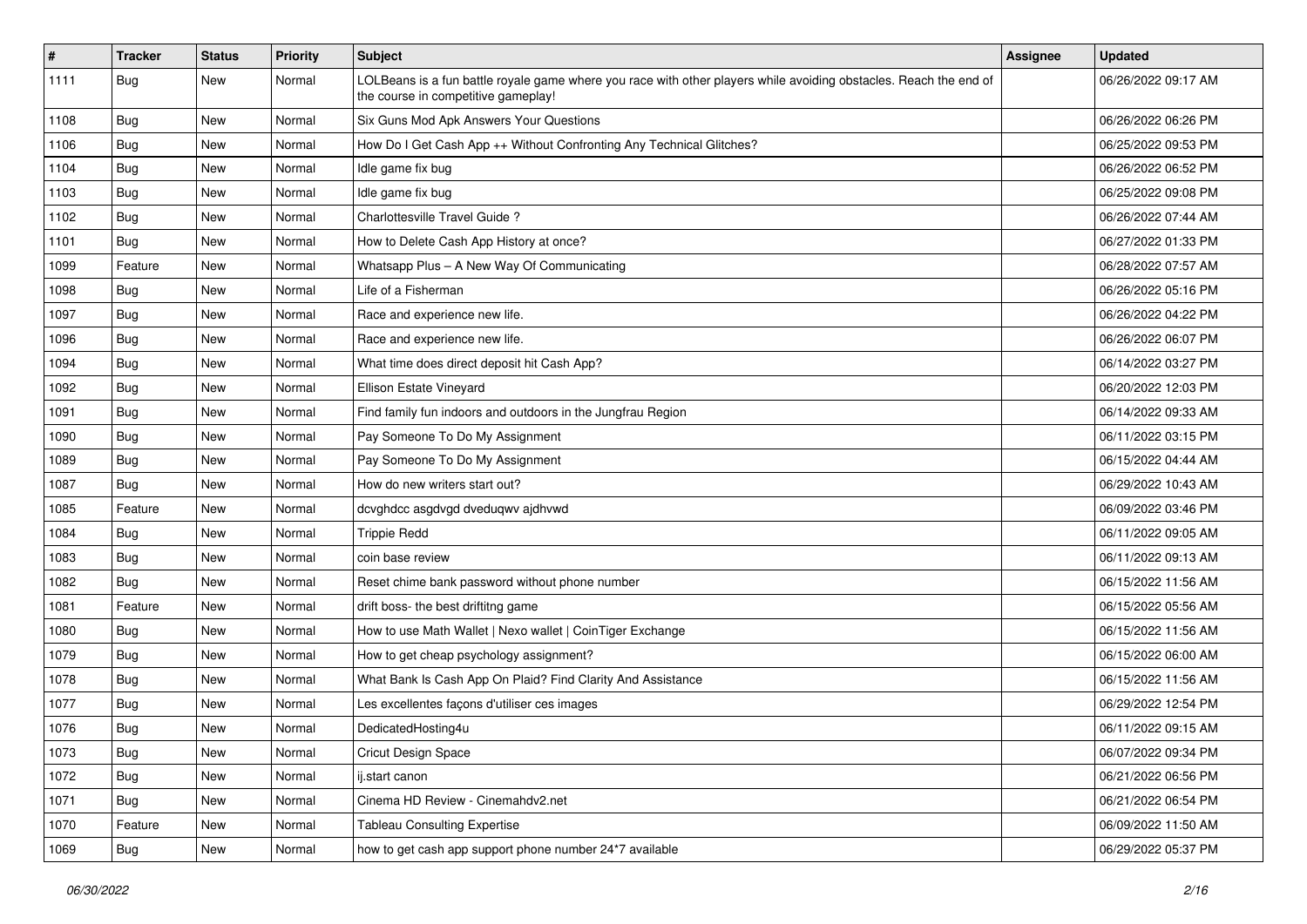| #    | <b>Tracker</b> | <b>Status</b> | <b>Priority</b> | Subject                                                                  | Assignee | <b>Updated</b>      |
|------|----------------|---------------|-----------------|--------------------------------------------------------------------------|----------|---------------------|
| 1068 | <b>Bug</b>     | New           | Normal          | 123.hp.com/laserjet                                                      |          | 05/31/2022 12:22 PM |
| 1067 | <b>Bug</b>     | New           | Normal          | Cricut.com/setup                                                         |          | 05/31/2022 12:19 PM |
| 1065 | Bug            | New           | Normal          | The top foreign language training game in 2022                           |          | 06/07/2022 04:05 AM |
| 1063 | Bug            | New           | Normal          | 123.hp.com/laserjet                                                      |          | 05/28/2022 12:27 PM |
| 1062 | <b>Bug</b>     | New           | Normal          | Cricut.com/setup                                                         |          | 05/28/2022 12:26 PM |
| 1061 | Bug            | New           | Normal          | Cricut.com/setup                                                         |          | 05/28/2022 12:24 PM |
| 1060 | Bug            | New           | Normal          | How to Use Panda Helper to Speed Up Your iOS                             |          | 05/28/2022 09:12 AM |
| 1059 | <b>Bug</b>     | New           | Normal          | 123.hp.com/laserjet                                                      |          | 05/28/2022 08:29 AM |
| 1058 | Bug            | New           | Normal          | Cricut.com/setup                                                         |          | 05/28/2022 08:28 AM |
| 1057 | Bug            | New           | Normal          | <b>CCPlay Education Edition APK</b>                                      |          | 06/07/2022 04:07 AM |
| 1056 | Feature        | New           | Normal          | <b>Online Class Issues</b>                                               |          | 05/28/2022 12:44 AM |
| 1053 | <b>Bug</b>     | New           | Normal          | Game Geometry Dash                                                       |          | 05/26/2022 11:30 AM |
| 1052 | Bug            | New           | Normal          | Build Now GG is a new battle royale game.                                |          | 05/26/2022 04:24 AM |
| 1051 | <b>Bug</b>     | New           | Normal          | Dental Supplies USA                                                      |          | 06/11/2022 09:20 PM |
| 1050 | Feature        | New           | Normal          | Best Smart Phone Repair in Delhi                                         |          | 05/25/2022 10:33 AM |
| 1049 | Feature        | New           | Normal          | IT Software Company In Delhi                                             |          | 05/27/2022 05:24 AM |
| 1048 | <b>Bug</b>     | New           | Normal          | So zeigen Sie ein Instagram-Profilbild an und vergrößern es              |          | 05/25/2022 06:56 AM |
| 1046 | Bug            | New           | Normal          | 123.hp.com/laserjet                                                      |          | 05/24/2022 10:46 AM |
| 1045 | <b>Bug</b>     | New           | Normal          | Cricut.com/setup                                                         |          | 05/24/2022 10:45 AM |
| 1044 | Bug            | New           | Normal          | Can I Disapprove If Random Person Sent Me Money On Cash App?             |          | 05/26/2022 03:51 PM |
| 1043 | Bug            | New           | Normal          | What Is The Right Way To Troubleshoot Cash App Transfer Failed Problems? |          | 05/25/2022 01:16 PM |
| 1042 | Bug            | New           | Normal          | How to set up direct deposit on cash app?                                |          | 05/25/2022 01:17 PM |
| 1041 | Bug            | New           | Normal          | Count words in Word on the computer                                      |          | 05/27/2022 02:16 PM |
| 1040 | <b>Bug</b>     | New           | Normal          | thabet                                                                   |          | 05/19/2022 08:05 PM |
| 1039 | Bug            | New           | Normal          | How to Get Tickmill Bonuses for Free                                     |          | 05/26/2022 05:43 PM |
| 1036 | Bug            | New           | Normal          | <b>VPS Material</b>                                                      |          | 05/18/2022 09:34 PM |
| 1034 | <b>Bug</b>     | New           | Normal          | Download Teaching Feeling For Android                                    |          | 05/20/2022 09:25 AM |
| 1033 | <b>Bug</b>     | New           | Normal          | The best slope 2 online games to play right now                          |          | 05/17/2022 10:55 AM |
| 1032 | <b>Bug</b>     | New           | Normal          | How To Play The Wordle Game                                              |          | 05/17/2022 10:37 AM |
| 1031 | <b>Bug</b>     | New           | Normal          | <b>IAFT Traders Union</b>                                                |          | 05/16/2022 03:14 PM |
| 1030 | <b>Bug</b>     | New           | Normal          | <b>IAFT Traders Union</b>                                                |          | 05/16/2022 03:13 PM |
| 1029 | Bug            | New           | Normal          | 5 Reasons Why People Love Coloring Pages?                                |          | 05/16/2022 11:53 AM |
| 1028 | <b>Bug</b>     | New           | Normal          | The Best Free Online Game to Play with Friends                           |          | 05/16/2022 05:00 AM |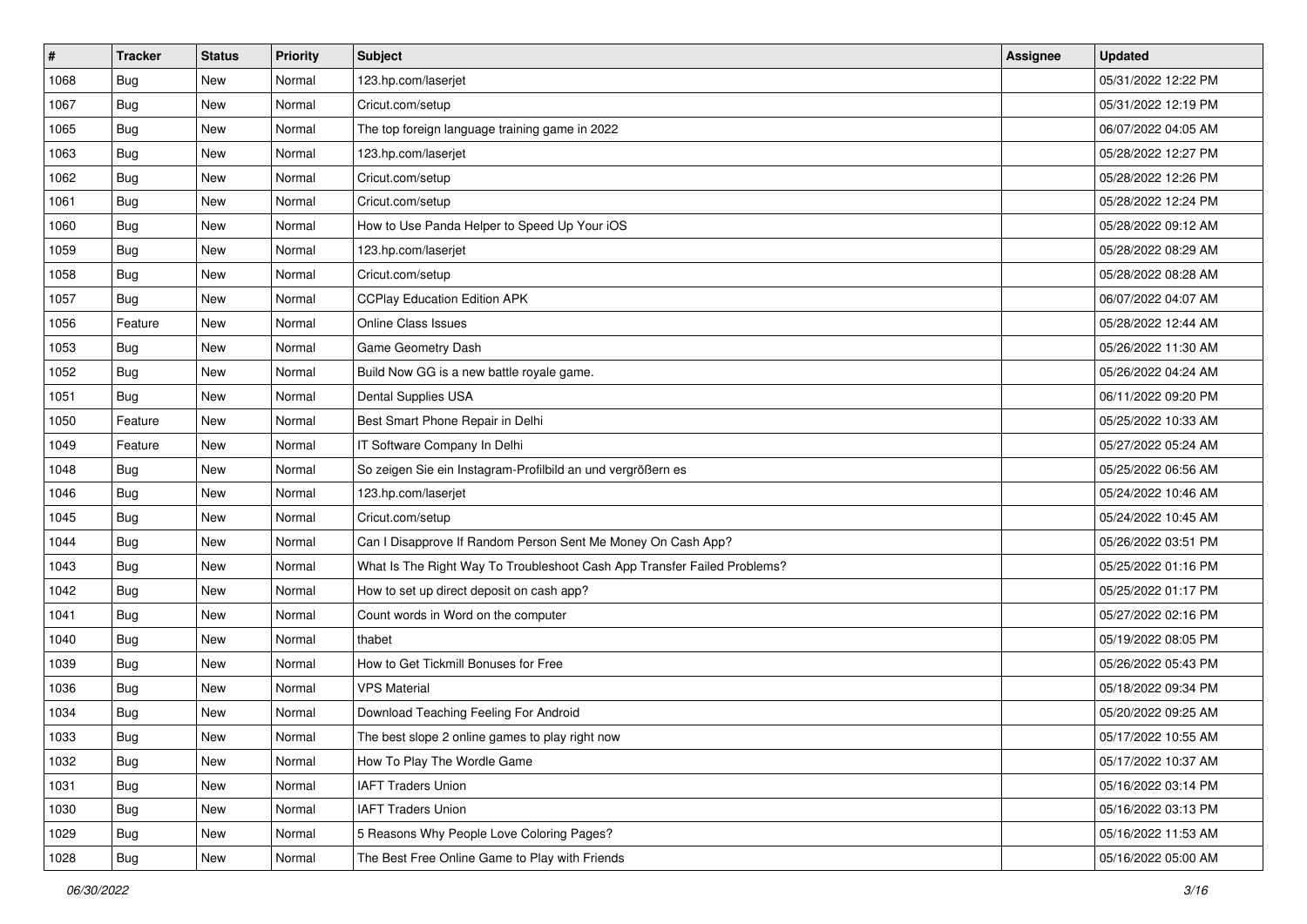| $\sharp$ | <b>Tracker</b> | <b>Status</b> | Priority | Subject                                                                    | <b>Assignee</b> | <b>Updated</b>      |
|----------|----------------|---------------|----------|----------------------------------------------------------------------------|-----------------|---------------------|
| 1027     | <b>Bug</b>     | New           | Normal   | Word hurdle: Viral and Fun Online Game                                     |                 | 06/25/2022 06:13 PM |
| 1026     | <b>Bug</b>     | New           | Normal   | New Puzzle Game for All Age - Dordle                                       |                 | 06/25/2022 06:17 PM |
| 1025     | Bug            | New           | Normal   | how to change the logo in wordpress                                        |                 | 06/25/2022 06:20 PM |
| 1024     | <b>Bug</b>     | New           | Normal   | How to choose the right broker                                             |                 | 06/25/2022 06:23 PM |
| 1023     | Bug            | New           | Normal   | Questions That Are Typically Asked About Trap The Cat                      |                 | 05/14/2022 03:51 AM |
| 1022     | <b>Bug</b>     | New           | Normal   | 123.hp.com/laserjet                                                        |                 | 05/13/2022 01:25 PM |
| 1021     | <b>Bug</b>     | New           | Normal   | Cricut.com/setup                                                           |                 | 05/26/2022 12:21 AM |
| 1020     | Bug            | New           | Normal   | Cricut.com/setup                                                           |                 | 05/13/2022 11:14 AM |
| 1019     | <b>Bug</b>     | New           | Normal   | Cricut.com/setup                                                           |                 | 05/13/2022 11:13 AM |
| 1018     | Bug            | New           | Normal   | So erhalten Sie ein kostenloses Hörbuch                                    |                 | 06/29/2022 11:27 AM |
| 1016     | <b>Bug</b>     | New           | Normal   | Klondike Solitaire                                                         |                 | 05/12/2022 09:03 AM |
| 1015     | <b>Bug</b>     | New           | Normal   | Is it possible to send books for free?                                     |                 | 05/11/2022 04:05 PM |
| 1014     | Bug            | New           | Normal   | how to get chime routing and account number ? chime routing number florida |                 | 05/11/2022 12:42 PM |
| 1013     | Bug            | New           | Normal   | ij.start canon                                                             |                 | 05/11/2022 11:31 AM |
| 1012     | Bug            | New           | Normal   | Cricut.com/setup                                                           |                 | 05/11/2022 11:30 AM |
| 1011     | Bug            | New           | Normal   | Summary of 10 best coloring apps on phones                                 |                 | 05/11/2022 10:58 AM |
| 1009     | <b>Bug</b>     | New           | Normal   | How to change routing number on Cash App?                                  |                 | 05/11/2022 07:13 AM |
| 1008     | Bug            | New           | Normal   | Who was the first black woman to anchor a newscast?                        |                 | 05/10/2022 03:13 PM |
| 1007     | Bug            | New           | Normal   | 'ij.start canon                                                            |                 | 05/18/2022 10:40 AM |
| 1006     | <b>Bug</b>     | New           | Normal   | Cricut.com/setup                                                           |                 | 05/10/2022 01:22 PM |
| 1004     | Bug            | New           | Normal   | you get to pinch and drag a man with a very flexible face                  |                 | 05/10/2022 10:59 AM |
| 1002     | <b>Bug</b>     | New           | Normal   | Chemistry Assignment Help                                                  |                 | 06/04/2022 09:58 AM |
| 1001     | Bug            | New           | Normal   | Venmo Keep Saying Error?                                                   |                 | 06/27/2022 02:20 AM |
| 999      | <b>Bug</b>     | New           | Normal   | Is there a way to find Google Feud answers?                                |                 | 06/28/2022 01:27 AM |
| 998      | Bug            | New           | Normal   | Is It Hard to Solve Wordle An                                              |                 | 06/27/2022 12:24 AM |
| 997      | <b>Bug</b>     | New           | Normal   | 123.hp.com/laserjet                                                        |                 | 06/28/2022 09:48 AM |
| 996      | <b>Bug</b>     | New           | Normal   | Cricut.com/setup                                                           |                 | 06/27/2022 07:12 AM |
| 995      | Feature        | New           | Normal   | "ij.start canon                                                            |                 | 06/27/2022 01:29 PM |
| 994      | Feature        | New           | Normal   | Cricut.com/setup                                                           |                 | 06/26/2022 02:00 AM |
| 993      | <b>Bug</b>     | New           | Normal   | IO Games Free Online                                                       |                 | 06/26/2022 09:41 AM |
| 992      | Bug            | New           | Normal   | So vergrößern Sie Ihr Instagram-Profilbild                                 |                 | 06/26/2022 11:29 PM |
| 991      | <b>Bug</b>     | New           | Normal   | <b>MDMA MOLLY</b>                                                          |                 | 05/03/2022 12:03 AM |
| 990      | <b>Bug</b>     | New           | Normal   | Mushrooms                                                                  |                 | 06/26/2022 05:41 AM |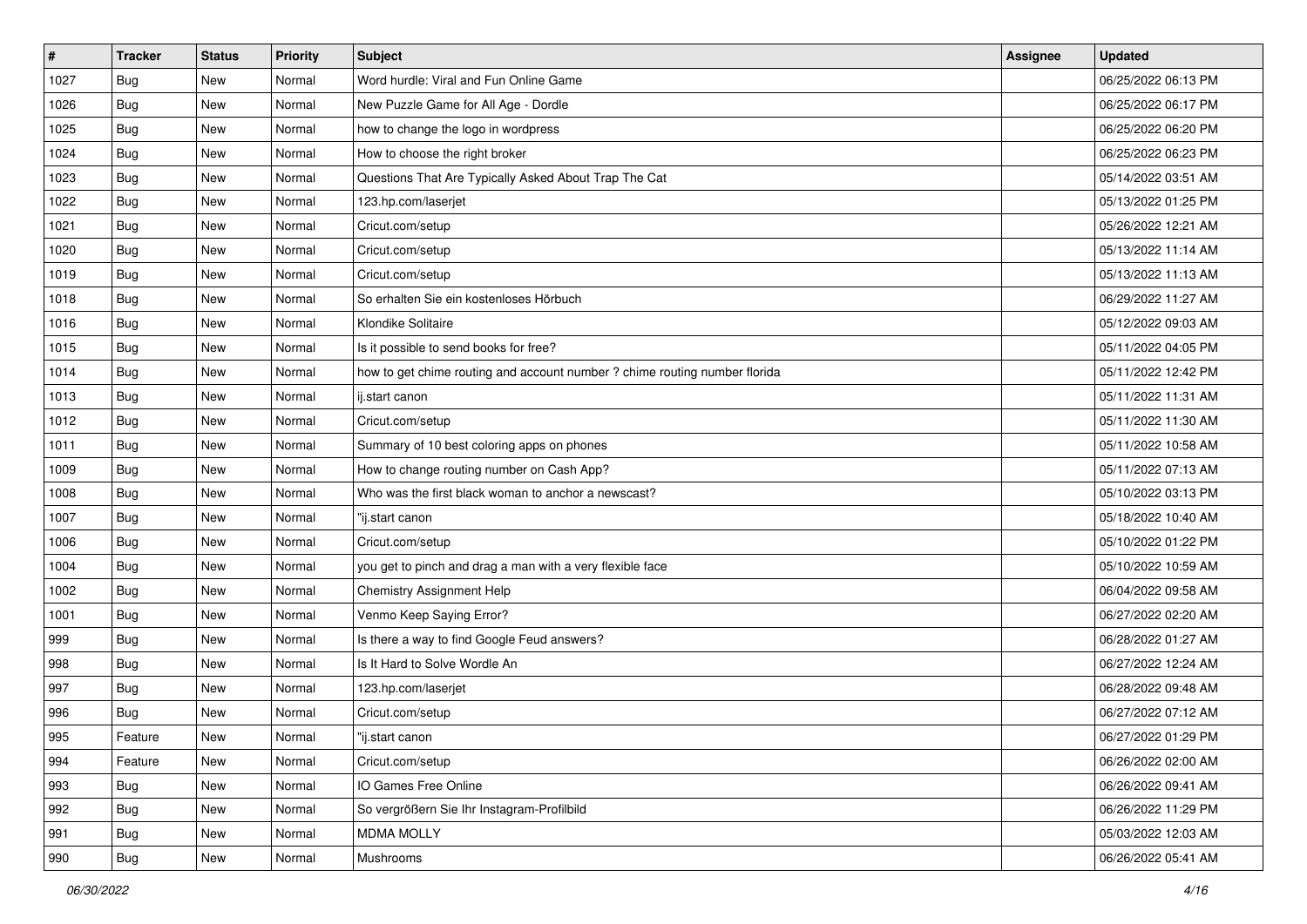| $\sharp$ | <b>Tracker</b> | <b>Status</b> | <b>Priority</b> | Subject                                                                                | <b>Assignee</b> | <b>Updated</b>      |
|----------|----------------|---------------|-----------------|----------------------------------------------------------------------------------------|-----------------|---------------------|
| 989      | <b>Bug</b>     | New           | Normal          | Barewoods Wax Cigar                                                                    |                 | 06/26/2022 09:19 AM |
| 988      | Bug            | New           | Normal          | <b>Medicinal Mushrooms</b>                                                             |                 | 06/27/2022 09:33 AM |
| 987      | Bug            | New           | Normal          | <b>Medicinal Mushrooms</b>                                                             |                 | 06/27/2022 07:13 PM |
| 985      | Bug            | New           | Normal          | Find out the vitality of Facebook Phone Number:                                        |                 | 06/27/2022 05:39 AM |
| 984      | Bug            | New           | Normal          | How to disable, permanently delete Twitter account on phone, PC                        |                 | 06/26/2022 08:28 AM |
| 983      | Bug            | New           | Normal          | Finding issue in tekken 3 game?                                                        |                 | 06/28/2022 03:26 AM |
| 982      | Bug            | New           | Normal          | Five sites that let you download free scenarios for your iPhone                        |                 | 05/07/2022 09:34 PM |
| 981      | <b>Bug</b>     | New           | Normal          | VidMate Mod APK                                                                        |                 | 06/28/2022 11:24 AM |
| 980      | Bug            | New           | Normal          | Free Gas Cards for the Unemployed                                                      |                 | 06/28/2022 02:54 PM |
| 979      | Bug            | New           | Normal          | Free Gas Cards for the Unemployed                                                      |                 | 06/25/2022 09:02 PM |
| 978      | <b>Bug</b>     | New           | Normal          | Delamore Lodge is a place to stay.                                                     |                 | 06/27/2022 04:57 AM |
| 977      | Bug            | New           | Normal          | Fans of the Old Country will like this book.                                           |                 | 06/26/2022 05:54 AM |
| 975      | Bug            | New           | Normal          | Payback 2 Mod APK                                                                      |                 | 05/05/2022 10:56 AM |
| 974      | Bug            | New           | Normal          | Watch NCAA Football Live Streaming Free                                                |                 | 06/26/2022 05:33 PM |
| 973      | Feature        | New           | Normal          | Free NFL Streaming Sites                                                               |                 | 06/28/2022 06:27 AM |
| 972      | Bug            | New           | Normal          | How To Borrow Money From The Cash App? Get To Know About The Same                      |                 | 04/25/2022 07:30 AM |
| 971      | Bug            | New           | Normal          | How Do I Check Balance On Cash App Card With Optimum Ease?                             |                 | 06/27/2022 08:16 PM |
| 970      | Bug            | <b>New</b>    | Normal          | The Amount Of Time Does Cash App Direct Deposit Time Take?                             |                 | 06/26/2022 07:32 PM |
| 969      | Bug            | New           | Normal          | Watch NCAA Football Live Match Free                                                    |                 | 06/28/2022 01:31 PM |
| 968      | Feature        | New           | Normal          | watch nfl online free live streaming                                                   |                 | 06/25/2022 11:52 PM |
| 967      | Feature        | New           | Normal          | stream live nfl games free online                                                      |                 | 06/26/2022 10:09 AM |
| 966      | Bug            | New           | Normal          | How to Download the Filmes                                                             |                 | 06/27/2022 03:25 AM |
| 965      | Bug            | <b>New</b>    | Normal          | Go with cash app customer service to know where I can load my cash app card            |                 | 06/28/2022 04:30 AM |
| 964      | <b>Bug</b>     | New           | Normal          | Can I Fix Cash App Transfer Failed Issues By Adding Sufficient Funds?                  |                 | 06/26/2022 07:21 AM |
| 963      | Feature        | New           | Normal          | Why I am not getting cool cash app card designs- call experts                          |                 | 06/26/2022 07:52 AM |
| 962      | Bug            | New           | Normal          | Kostenlose Hörbücher                                                                   |                 | 06/26/2022 10:45 PM |
| 961      | <b>Bug</b>     | New           | Normal          | TeaTv is an Android                                                                    |                 | 06/26/2022 02:02 PM |
| 959      | Bug            | New           | Normal          | Get connected with cash app team-How to get money off cash app at walmart without card |                 | 06/27/2022 08:52 AM |
| 958      | <b>Bug</b>     | New           | Normal          | Avail Cash app support service to know Sutton bank cash app number                     |                 | 06/26/2022 08:46 AM |
| 957      | <b>Bug</b>     | New           | Normal          | From Where I Can Get Cheap Writing Services?                                           |                 | 04/20/2022 05:06 AM |
| 956      | <b>Bug</b>     | New           | Normal          | FNF Free Mods Online                                                                   |                 | 06/25/2022 09:59 PM |
| 954      | <b>Bug</b>     | New           | Normal          | AZ Screen Recorder Mod                                                                 |                 | 06/25/2022 11:24 PM |
| 953      | <b>Bug</b>     | New           | Normal          | Manga Dogs - Read Your Favorite Comics on Your Smartphone                              |                 | 06/27/2022 03:53 PM |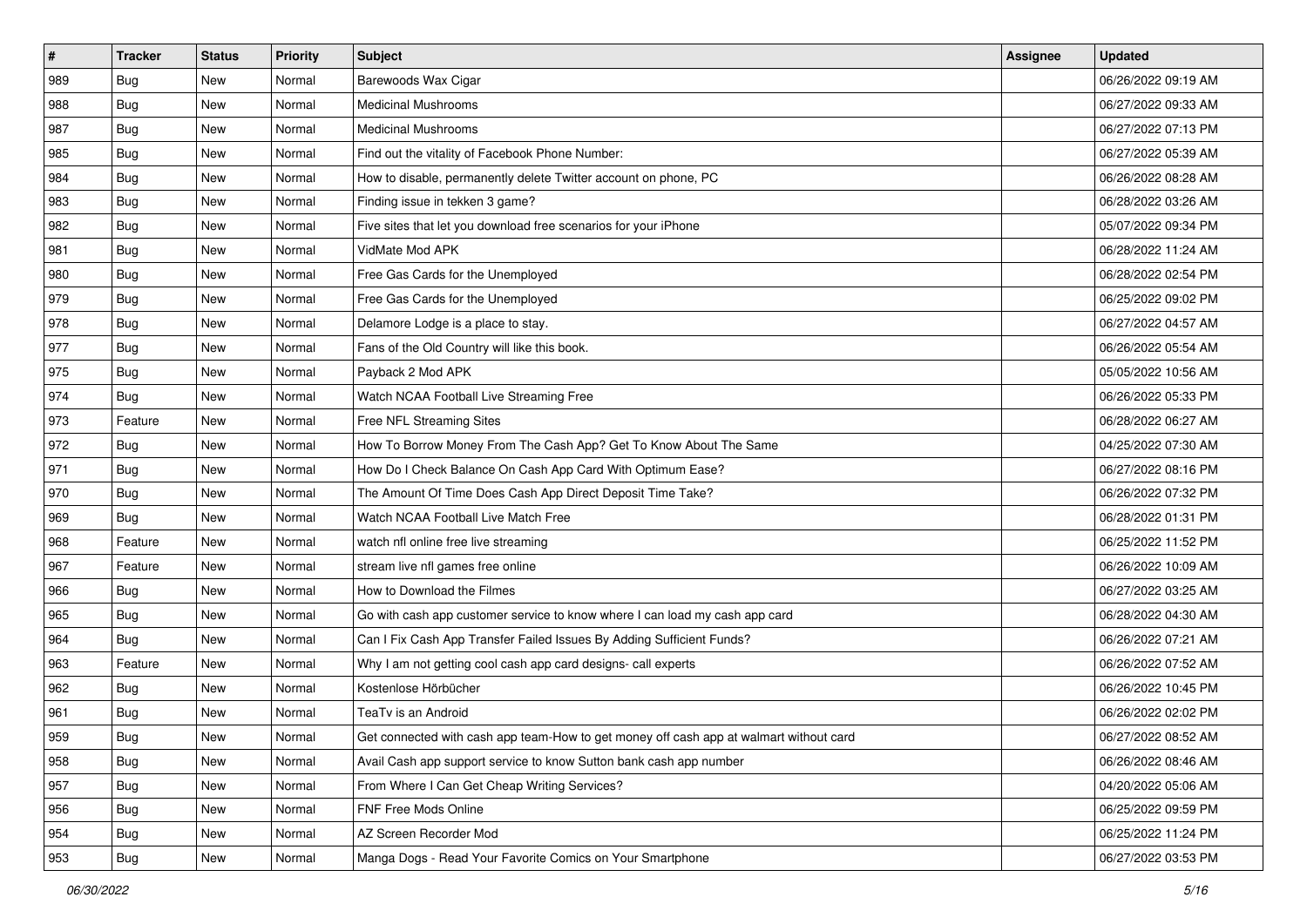| $\sharp$ | <b>Tracker</b> | <b>Status</b> | <b>Priority</b> | Subject                                                                          | <b>Assignee</b> | <b>Updated</b>      |
|----------|----------------|---------------|-----------------|----------------------------------------------------------------------------------|-----------------|---------------------|
| 952      | <b>Bug</b>     | New           | Normal          | Canon IJ Network Tool                                                            |                 | 06/26/2022 10:35 AM |
| 951      | Bug            | New           | Normal          | Canon.com/ijsetup                                                                |                 | 06/27/2022 07:56 PM |
| 950      | Bug            | New           | Normal          | ij.start canon                                                                   |                 | 06/26/2022 04:35 AM |
| 949      | <b>Bug</b>     | <b>New</b>    | Normal          | <b>Educational Games</b>                                                         |                 | 06/15/2022 09:11 PM |
| 948      | Bug            | New           | Normal          | Canon IJ Network Tool                                                            |                 | 06/27/2022 09:30 PM |
| 947      | <b>Bug</b>     | New           | Normal          | is Disney Now and Disney Plus different?                                         |                 | 04/14/2022 09:53 AM |
| 946      | Bug            | New           | Normal          | What is Plex and Is Plex Legal?                                                  |                 | 06/26/2022 05:23 AM |
| 945      | <b>Bug</b>     | New           | Normal          | TikTok 18 Mod Apk For Your Android                                               |                 | 04/13/2022 09:32 AM |
| 944      | Feature        | New           | Normal          | Canon.com/ijsetup                                                                |                 | 06/27/2022 09:46 AM |
| 943      | Bug            | New           | Normal          | ij.start canon                                                                   |                 | 04/13/2022 08:52 AM |
| 942      | Bug            | New           | Normal          | Canon IJ Network Tool                                                            |                 | 04/13/2022 08:45 AM |
| 941      | Bug            | New           | Normal          | is Disney Now and Disney Plus different?                                         |                 | 06/26/2022 12:10 PM |
| 940      | Bug            | <b>New</b>    | Normal          | What is Plex and Is Plex Legal?                                                  |                 | 06/26/2022 04:50 PM |
| 935      | <b>Bug</b>     | New           | Normal          | MovieBox Pro Apk - Watch Movies and TV Shows on Your Android Phone               |                 | 06/26/2022 04:11 AM |
| 934      | <b>Bug</b>     | New           | Normal          | MovieBox Pro Apk - Watch Movies and TV Shows on Your Android Phone               |                 | 05/10/2022 11:01 AM |
| 933      | Bug            | New           | Normal          | How Can I Watch Movies on My Mobile Phone                                        |                 | 06/24/2022 12:55 AM |
| 932      | <b>Bug</b>     | <b>New</b>    | Normal          | The best epic, long-playing PC games will consume days of your life.             |                 | 05/15/2022 07:44 PM |
| 930      | Bug            | New           | Normal          | The best free games online                                                       |                 | 04/12/2022 09:05 AM |
| 929      | <b>Bug</b>     | New           | Normal          | Canon IJ Network Tool                                                            |                 | 04/12/2022 08:32 AM |
| 928      | <b>Bug</b>     | New           | Normal          | How Does Sutton Bank Cash App Customer Service Help In Answering Your Questions? |                 | 04/12/2022 11:36 AM |
| 927      | Feature        | New           | Normal          | What Is The Right Way To Troubleshoot Cash App Transfer Failed Problems?         |                 | 04/12/2022 05:54 AM |
| 926      | Bug            | New           | Normal          | tavor 7                                                                          |                 | 06/22/2022 05:08 PM |
| 925      | Bug            | New           | Normal          | tavor 7                                                                          |                 | 06/15/2022 03:45 AM |
| 924      | <b>Bug</b>     | New           | Normal          | buy tec 9                                                                        |                 | 04/11/2022 02:54 PM |
| 923      | Bug            | New           | Normal          | frenchies for sale                                                               |                 | 04/11/2022 02:35 PM |
| 922      | Bug            | <b>New</b>    | Normal          | Why Is The Need For Assignment Writing Services?                                 |                 | 06/29/2022 06:48 PM |
| 921      | <b>Bug</b>     | New           | Normal          | Canon IJ Network Tool                                                            |                 | 04/11/2022 09:00 AM |
| 920      | <b>Bug</b>     | New           | Normal          | Where I Can Get Essay Writing Services?                                          |                 | 04/11/2022 08:35 AM |
| 919      | Feature        | New           | Normal          | How can I check my Cash App card balance by dialing a number?                    |                 | 04/10/2022 09:07 AM |
| 918      | <b>Bug</b>     | New           | Normal          | Antivirus for IOS                                                                |                 | 06/16/2022 10:36 PM |
| 917      | Bug            | New           | Normal          | Random Person Sent Me Money on Cash App-find solution?                           |                 | 04/09/2022 12:32 PM |
| 916      | Bug            | New           | Normal          | How long does it take to write a book?                                           |                 | 04/07/2022 12:15 PM |
| 915      | <b>Bug</b>     | New           | Normal          | Finance dissertation writing                                                     |                 | 04/07/2022 09:22 AM |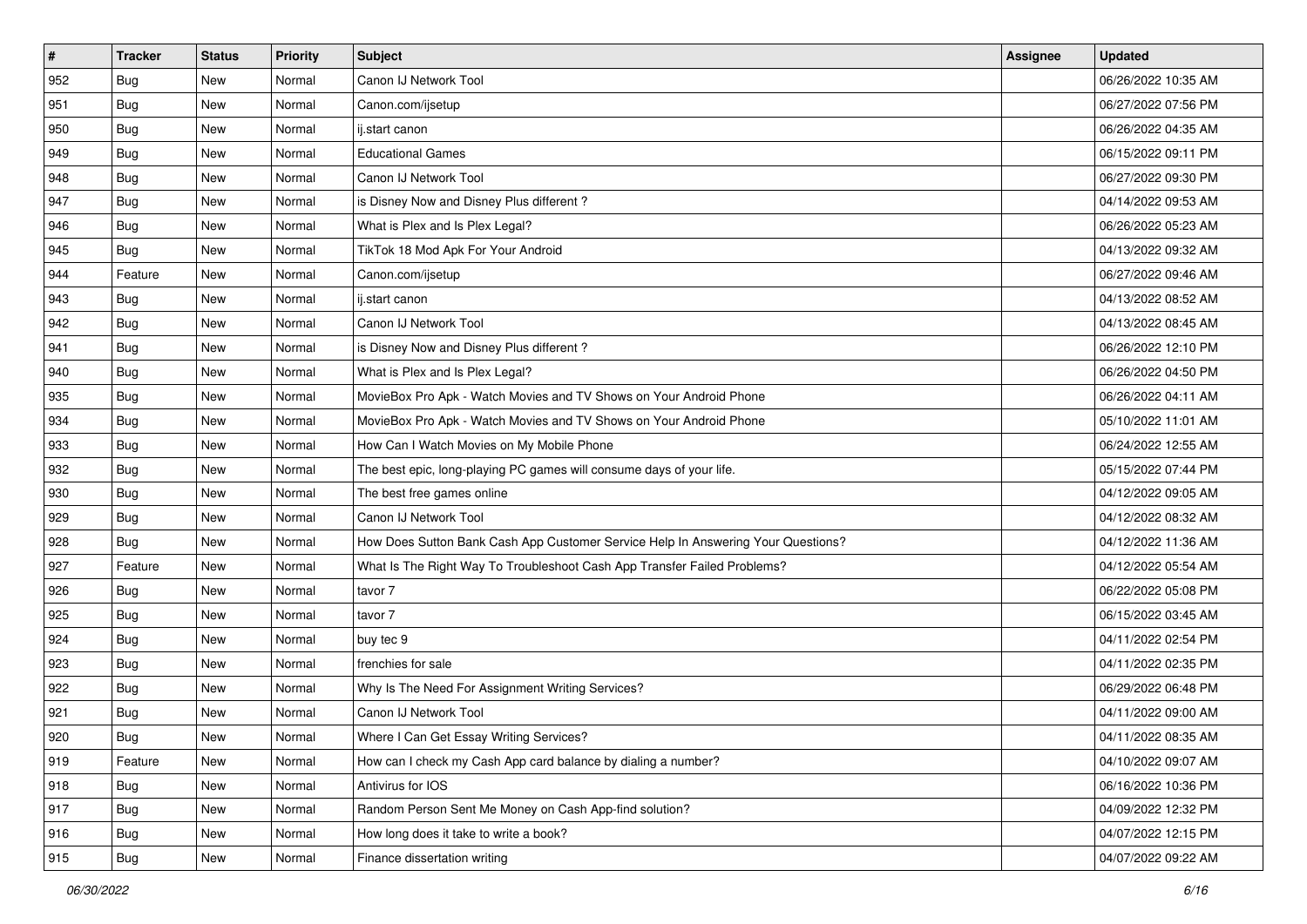| $\vert$ # | <b>Tracker</b> | <b>Status</b> | <b>Priority</b> | <b>Subject</b>                                                              | <b>Assignee</b> | <b>Updated</b>      |
|-----------|----------------|---------------|-----------------|-----------------------------------------------------------------------------|-----------------|---------------------|
| 914       | <b>Bug</b>     | New           | Normal          | Wordle: how to play fashion games for free?                                 |                 | 04/07/2022 08:30 AM |
| 913       | Bug            | New           | Normal          | Canon IJ Network Tool                                                       |                 | 04/07/2022 06:21 AM |
| 912       | Bug            | New           | Normal          | Cuphead Mobile Game Review                                                  |                 | 06/09/2022 10:14 AM |
| 911       | <b>Bug</b>     | <b>New</b>    | Normal          | Aluminum Windows & Doors                                                    |                 | 04/06/2022 08:10 PM |
| 910       | Bug            | New           | Normal          | Each content looks unisize or not formated                                  |                 | 04/06/2022 11:21 AM |
| 909       | <b>Bug</b>     | New           | Normal          | Toca Life World APK                                                         |                 | 04/06/2022 04:52 AM |
| 908       | Bug            | New           | Normal          | Toca Life World APK                                                         |                 | 04/06/2022 03:18 AM |
| 907       | <b>Bug</b>     | New           | Normal          | Canon IJ Network Tool                                                       |                 | 04/04/2022 10:43 AM |
| 906       | Bug            | New           | Normal          | How To Change Cash App From Business To Personal Account For Any Reasons?   |                 | 04/04/2022 09:57 AM |
| 905       | <b>Bug</b>     | New           | Normal          | MINI MILITIA MOD APK                                                        |                 | 05/19/2022 01:54 PM |
| 904       | Feature        | New           | Normal          | Laora seeck                                                                 |                 | 04/20/2022 11:54 AM |
| 903       | Feature        | New           | Normal          | Good game                                                                   |                 | 04/11/2022 08:39 AM |
| 902       | Feature        | New           | Normal          | salo717                                                                     |                 | 05/18/2022 10:35 AM |
| 901       | Feature        | New           | Normal          | good game ever                                                              |                 | 06/30/2022 01:50 AM |
| 900       | Feature        | New           | Normal          | good game ever                                                              |                 | 04/02/2022 11:59 AM |
| 898       | Bug            | New           | Normal          | Shadow Fight 2 Mod APK                                                      |                 | 04/02/2022 09:17 AM |
| 895       | <b>Bug</b>     | <b>New</b>    | Normal          | Cash App Scams                                                              |                 | 06/18/2022 02:36 PM |
| 894       | Feature        | New           | Normal          | Need phd dissertation help in UK                                            |                 | 05/30/2022 12:29 PM |
| 893       | <b>Bug</b>     | New           | Normal          | klingeltone                                                                 |                 | 04/13/2022 11:06 AM |
| 892       | Bug            | New           | Normal          | Good game                                                                   |                 | 04/01/2022 09:15 AM |
| 891       | <b>Bug</b>     | New           | Normal          | The most interesting game today, have you tried it?                         |                 | 04/01/2022 09:17 AM |
| 889       | Bug            | New           | Normal          | What is Plex and how it's work?                                             |                 | 04/01/2022 09:14 AM |
| 888       | Bug            | New           | Normal          | Is the Fox News Channel on Roku free?                                       |                 | 06/28/2022 06:58 PM |
| 887       | <b>Bug</b>     | New           | Normal          | What is Plex and how it's work?                                             |                 | 04/01/2022 09:16 AM |
| 886       | <b>Bug</b>     | New           | Normal          | Is the Fox News Channel on Roku free?                                       |                 | 06/28/2022 09:36 PM |
| 885       | Bug            | <b>New</b>    | Normal          | How to Install the Tele Latino App For Android                              |                 | 03/28/2022 04:10 AM |
| 884       | <b>Bug</b>     | New           | Normal          | Why do Subway Surfers popular                                               |                 | 04/01/2022 09:16 AM |
| 883       | <b>Bug</b>     | New           | Normal          | Langweilen Sie sich jemals bei der gleichen alten Schriftart auf Instagram? |                 | 04/01/2022 09:16 AM |
| 882       | <b>Bug</b>     | New           | Normal          | How to change bank account on cash app?                                     |                 | 04/01/2022 09:16 AM |
| 880       | <b>Bug</b>     | New           | Normal          | Why do Subway Surfers popular                                               |                 | 04/01/2022 09:16 AM |
| 879       | Feature        | New           | Normal          | Best Garage Door Repair in Massachusetts                                    |                 | 04/01/2022 09:16 AM |
| 878       | <b>Bug</b>     | New           | Normal          | Wie ist instazoom hilfreich beim Herunterladen von Instagram-Profilbildern  |                 | 04/08/2022 09:28 PM |
| 877       | Feature        | New           | Normal          | <b>Exness Broker Review</b>                                                 |                 | 04/01/2022 09:12 AM |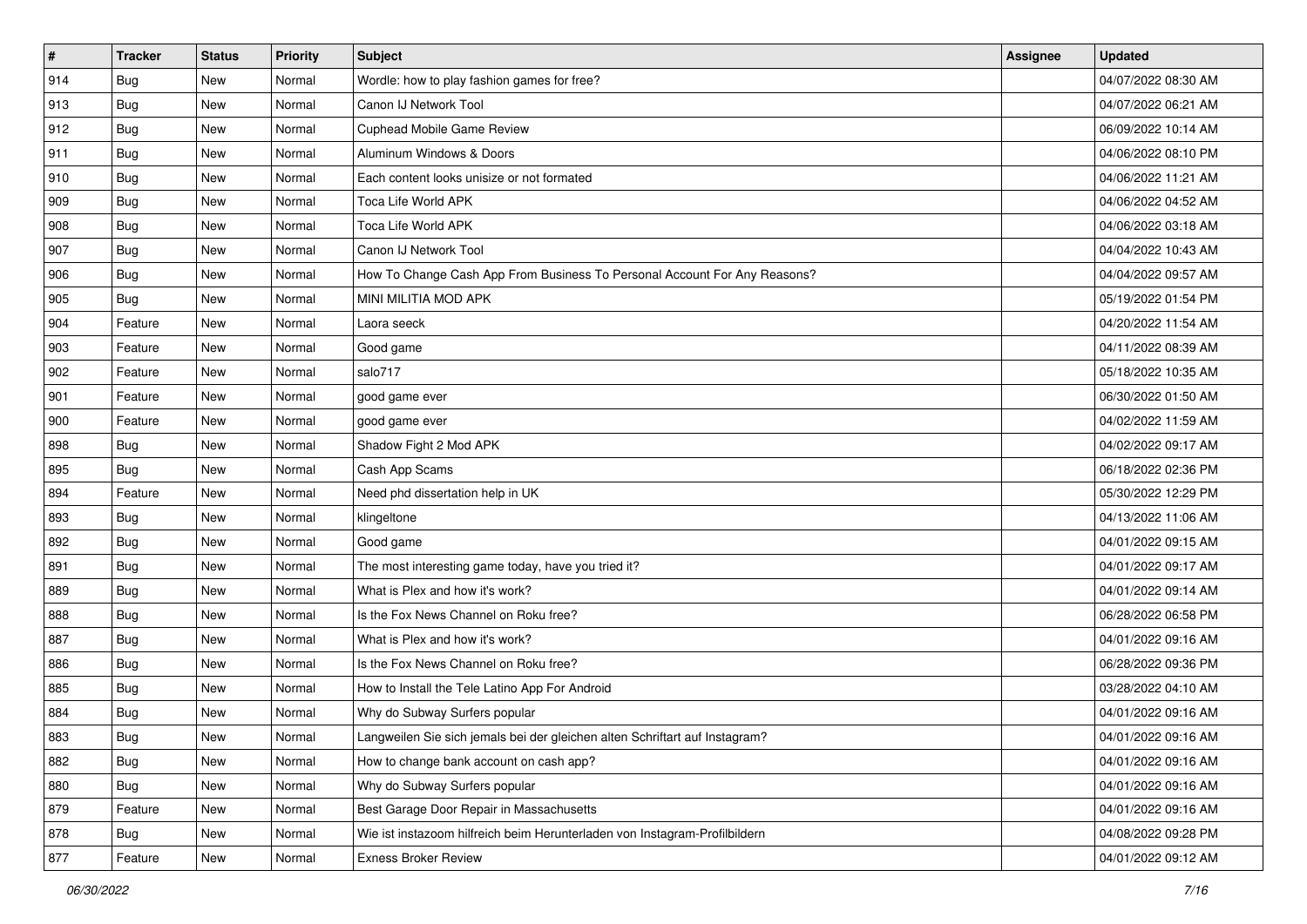| $\vert$ # | <b>Tracker</b> | <b>Status</b> | <b>Priority</b> | Subject                                                                          | <b>Assignee</b> | <b>Updated</b>      |
|-----------|----------------|---------------|-----------------|----------------------------------------------------------------------------------|-----------------|---------------------|
| 876       | <b>Bug</b>     | New           | Normal          | Download Full-Size Profile Pictures of Your Favorite Users With InstaDP          |                 | 04/01/2022 09:12 AM |
| 875       | Bug            | New           | Normal          | Red ball game                                                                    |                 | 04/01/2022 09:15 AM |
| 874       | Bug            | New           | Normal          | Cómo descargar Minecraft Apk                                                     |                 | 06/26/2022 08:01 AM |
| 873       | Bug            | New           | Normal          | Klingeltöne mp3                                                                  |                 | 04/13/2022 11:03 AM |
| 872       | <b>Bug</b>     | New           | Normal          | Poppy Playtime Horror Game Free                                                  |                 | 04/01/2022 09:11 AM |
| 870       | Bug            | New           | Normal          | Mahjong Solitaire                                                                |                 | 04/01/2022 09:12 AM |
| 869       | <b>Bug</b>     | New           | Normal          | Sonnerie Post Malone 2022                                                        |                 | 04/13/2022 11:05 AM |
| 865       | Bug            | <b>New</b>    | Normal          | Canon IJ Printer Utility                                                         |                 | 05/18/2022 07:24 PM |
| 864       | Bug            | New           | Normal          | Canon IJ Network Tool                                                            |                 | 04/01/2022 09:14 AM |
| 863       | Bug            | New           | Normal          | Canon IJ Network Tool                                                            |                 | 04/01/2022 09:12 AM |
| 862       | <b>Bug</b>     | New           | Normal          | none                                                                             |                 | 04/01/2022 09:11 AM |
| 859       | <b>Bug</b>     | <b>New</b>    | Normal          | Canon IJ Network Tool                                                            |                 | 04/01/2022 09:13 AM |
| 857       | Bug            | New           | Normal          | Welcome to the world of classic retro games                                      |                 | 04/01/2022 09:13 AM |
| 856       | <b>Bug</b>     | New           | Normal          | Online Classes Assistance Help For Student                                       |                 | 04/01/2022 09:13 AM |
| 855       | Bug            | New           | Normal          | Online Classes Assistance Help For Student                                       |                 | 04/01/2022 09:13 AM |
| 854       | Bug            | New           | Normal          | How To Resolve Password Problems Through Facebook Customer Service?              |                 | 04/09/2022 06:11 PM |
| 853       | Bug            | New           | Normal          | what is dr laser                                                                 |                 | 04/01/2022 09:13 AM |
| 852       | Bug            | New           | Normal          | How to cancel your French Bee flight within 24 hours?                            |                 | 04/01/2022 09:13 AM |
| 851       | <b>Bug</b>     | New           | Normal          | Laden Sie den kostenlosen MP3-Klingelton für Ihr Mobiltelefon herunter           |                 | 04/01/2022 09:14 AM |
| 850       | <b>Bug</b>     | New           | Normal          | Puppy Playtime APK Android                                                       |                 | 04/01/2022 09:14 AM |
| 849       | <b>Bug</b>     | New           | Normal          | FutEmax App Apk - Watch Soccer, Fantasy Football, And More On Your Mobile Device |                 | 04/01/2022 09:04 AM |
| 848       | Feature        | New           | Normal          | <b>Online Classes Assistance</b>                                                 |                 | 04/01/2022 08:57 AM |
| 847       | Feature        | New           | Normal          | Canon.com/ijsetup                                                                |                 | 04/01/2022 09:08 AM |
| 846       | Feature        | New           | Normal          | ij.start canon                                                                   |                 | 04/01/2022 08:58 AM |
| 845       | Feature        | New           | Normal          | canon.com/ijsetup                                                                |                 | 04/01/2022 08:58 AM |
| 844       | Bug            | New           | Normal          | To know Chime Routing Number call on the helpline number                         |                 | 04/01/2022 08:58 AM |
| 843       | <b>Bug</b>     | New           | Normal          | Canon IJ Network Tool                                                            |                 | 04/01/2022 08:58 AM |
| 842       | <b>Bug</b>     | New           | Normal          | Join the fun game                                                                |                 | 04/01/2022 08:58 AM |
| 841       | Bug            | New           | Normal          | How do I activate FOX NOW?                                                       |                 | 04/01/2022 08:58 AM |
| 840       | <b>Bug</b>     | New           | Normal          | Is Tubi really free and legal?                                                   |                 | 04/01/2022 08:58 AM |
| 839       | <b>Bug</b>     | New           | Normal          | How do I activate FOX NOW?                                                       |                 | 04/01/2022 08:58 AM |
| 838       | <b>Bug</b>     | New           | Normal          | Celebrity Hunter Mod apk - Como instalá-lo                                       |                 | 04/01/2022 08:58 AM |
| 836       | <b>Bug</b>     | New           | Normal          | What Is The Required Amount To Pay As Cash App Clearance Fee?                    |                 | 04/01/2022 09:00 AM |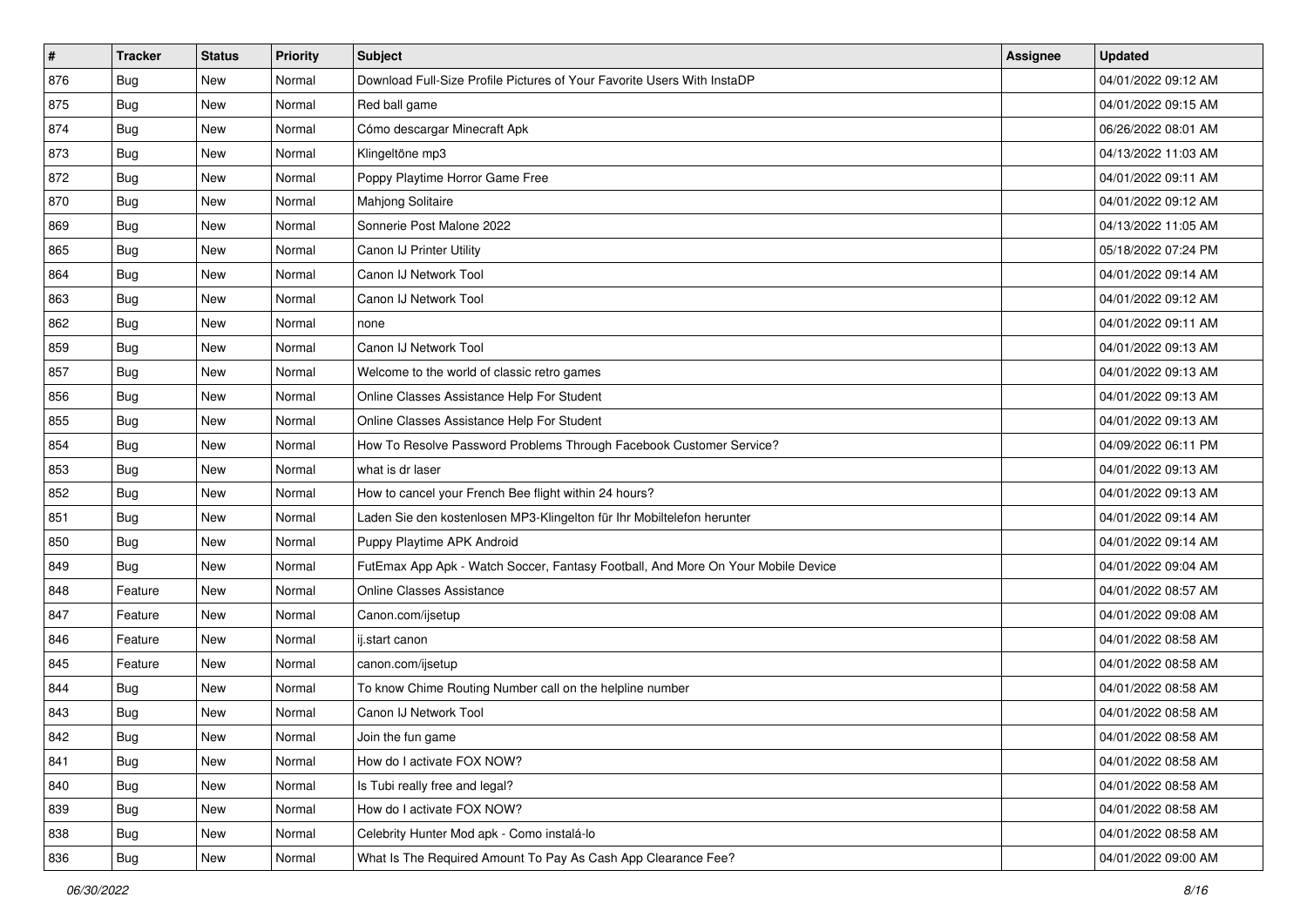| $\sharp$ | <b>Tracker</b> | <b>Status</b> | Priority | Subject                                                          | Assignee | <b>Updated</b>      |
|----------|----------------|---------------|----------|------------------------------------------------------------------|----------|---------------------|
| 835      | <b>Bug</b>     | New           | Normal   | Build your strong army with Taming io                            |          | 04/01/2022 08:59 AM |
| 834      | <b>Bug</b>     | New           | Normal   | Grasp the secret to relieve stress and fatigue                   |          | 04/01/2022 08:57 AM |
| 833      | Bug            | New           | Normal   | Does Direct Deposit Hit Chime- seek Chime Customer Service       |          | 04/01/2022 08:59 AM |
| 832      | <b>Bug</b>     | New           | Normal   | Choque Royale Mod Apk                                            |          | 04/01/2022 08:59 AM |
| 831      | Bug            | New           | Normal   | Build and shoot                                                  |          | 05/29/2022 04:47 PM |
| 830      | <b>Bug</b>     | New           | Normal   | Poppy Playtime APK                                               |          | 06/27/2022 10:31 PM |
| 828      | Bug            | New           | Normal   | Nursery management                                               |          | 06/28/2022 12:10 PM |
| 827      | <b>Bug</b>     | New           | Normal   | Come To Know The Required Steps To Unlock Cash App Account       |          | 04/01/2022 08:59 AM |
| 826      | Bug            | New           | Normal   | How to Dowload MXL TV Premium                                    |          | 05/26/2022 03:34 PM |
| 825      | Bug            | New           | Normal   | Lucky Patcher Download                                           |          | 06/26/2022 06:09 PM |
| 822      | <b>Bug</b>     | New           | Normal   | Dowload Your Boyfriend Game                                      |          | 06/28/2022 04:56 AM |
| 821      | Bug            | New           | Normal   | Nicoo - A Review of the Popular Battle Royale Game               |          | 06/28/2022 08:30 AM |
| 820      | Bug            | New           | Normal   | Metal Slug Apk para Android                                      |          | 06/29/2022 12:55 PM |
| 819      | Bug            | New           | Normal   | Metal Slug Apk para Android                                      |          | 06/27/2022 09:35 AM |
| 817      | <b>Bug</b>     | New           | Normal   | Pacman 30th Anniversary                                          |          | 06/28/2022 09:20 AM |
| 816      | Bug            | New           | Normal   | Play Scribble io fun with everyone                               |          | 06/28/2022 03:20 PM |
| 813      | Feature        | New           | Normal   | Canon.com/ijsetup                                                |          | 06/28/2022 05:15 PM |
| 812      | Feature        | New           | Normal   | canon.com/ijsetup                                                |          | 06/29/2022 06:04 AM |
| 811      | Bug            | New           | Normal   | Canon IJ Network Tool                                            |          | 06/29/2022 10:59 PM |
| 810      | Feature        | New           | Normal   | how to remove viruses from a phone                               |          | 06/28/2022 11:13 AM |
| 809      | <b>Bug</b>     | New           | Normal   | Smash Karts - immerse yourself in the exciting race              |          | 06/28/2022 09:57 AM |
| 808      | Bug            | New           | Normal   | Sinnvolle Guten-Morgen-Grüße                                     |          | 06/28/2022 10:45 PM |
| 807      | Bug            | New           | Normal   | 1v1Battle is a strategic action 'Build and shoot' game           |          | 06/27/2022 06:52 AM |
| 806      | Feature        | New           | Normal   | Go everywhere thanks to mapquest driving directions              |          | 06/29/2022 07:38 AM |
| 804      | Bug            | New           | Normal   | Review                                                           |          | 06/29/2022 03:32 AM |
| 802      | Bug            | New           | Normal   | Who Is an ETL Engineer                                           |          | 06/28/2022 02:03 AM |
| 801      | <b>Bug</b>     | New           | Normal   | Who Is an ETL Engineer                                           |          | 06/27/2022 12:25 PM |
| 800      | Bug            | New           | Normal   | Who Is an ETL Engineer                                           |          | 06/29/2022 08:54 AM |
| 799      | <b>Bug</b>     | New           | Normal   | Who Is an ETL Engineer                                           |          | 06/29/2022 07:36 PM |
| 798      | <b>Bug</b>     | New           | Normal   | Who Is an ETL Engineer                                           |          | 06/29/2022 02:44 AM |
| 796      | <b>Bug</b>     | New           | Normal   | How Does Cash App ++ actually work and What is the process of it |          | 06/29/2022 05:10 AM |
| 795      | <b>Bug</b>     | New           | Normal   | Drift Boss - Exciting Race                                       |          | 06/26/2022 06:32 PM |
| 794      | Feature        | New           | Normal   | Safe place to buy fifa coins                                     |          | 06/28/2022 11:15 AM |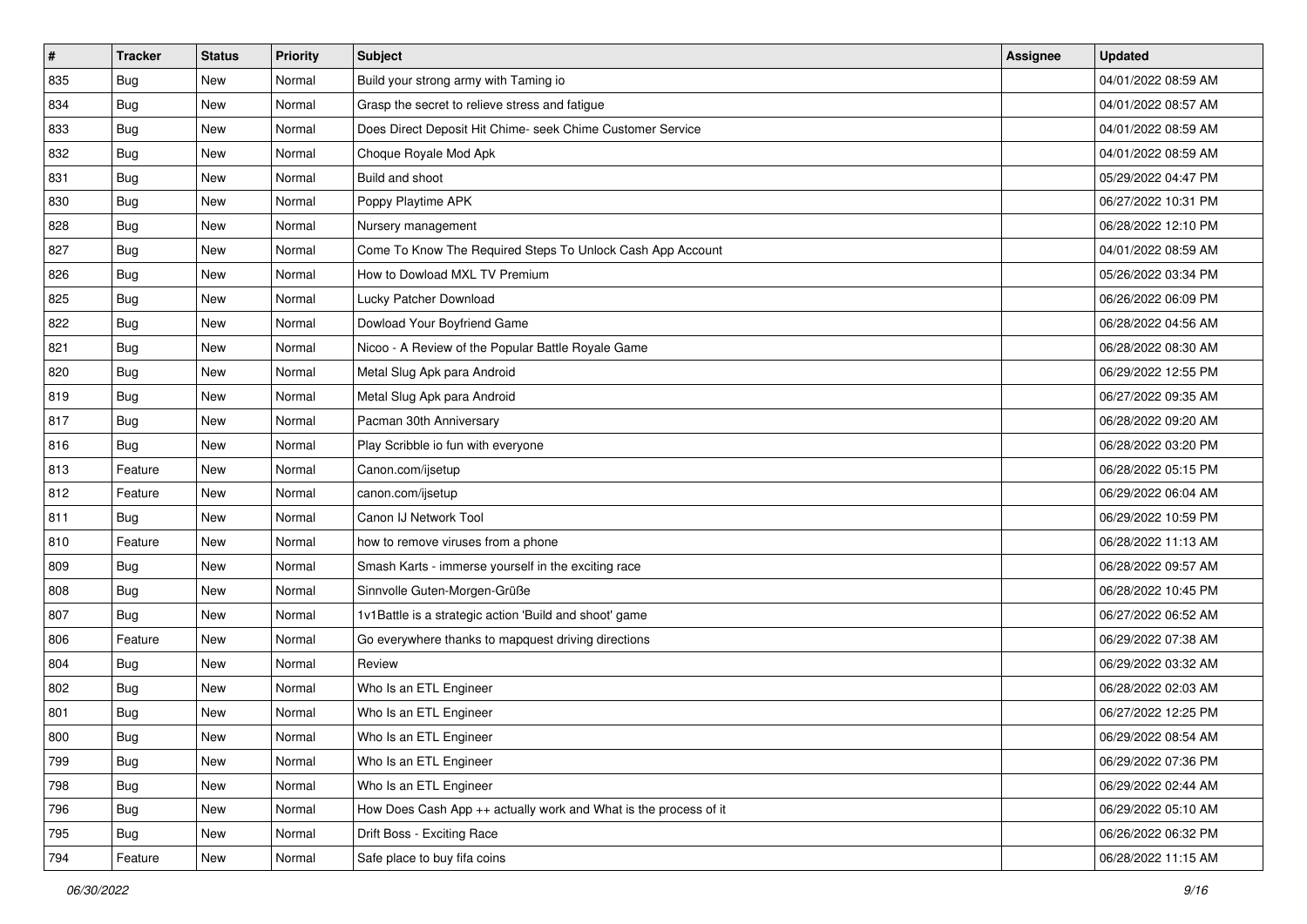| $\vert$ # | <b>Tracker</b> | <b>Status</b> | <b>Priority</b> | Subject                                                                       | <b>Assignee</b> | <b>Updated</b>      |
|-----------|----------------|---------------|-----------------|-------------------------------------------------------------------------------|-----------------|---------------------|
| 792       | <b>Bug</b>     | New           | Normal          | What is Google Camera Mod?                                                    |                 | 06/27/2022 10:20 AM |
| 791       | <b>Bug</b>     | New           | Normal          | Samsnung TV Plus is not working                                               |                 | 04/01/2022 09:03 AM |
| 790       | Bug            | New           | Normal          | My app                                                                        |                 | 04/01/2022 09:03 AM |
| 789       | <b>Bug</b>     | New           | Normal          | Full version                                                                  |                 | 06/30/2022 02:36 AM |
| 788       | Bug            | New           | Normal          | Intro Maker Mod APK                                                           |                 | 06/29/2022 09:13 PM |
| 787       | Bug            | New           | Normal          | Assured Assignment Help                                                       |                 | 06/29/2022 09:56 AM |
| 786       | <b>Bug</b>     | New           | Normal          | Best Assignment Help in Australia & UK                                        |                 | 06/21/2022 09:28 PM |
| 785       | <b>Bug</b>     | New           | Normal          | How To Get Money Off Cash App Without Card Or With A Card?                    |                 | 06/28/2022 11:35 AM |
| 784       | <b>Bug</b>     | New           | Normal          | How To Add Money On Cash App Card And Check The Funds?                        |                 | 06/28/2022 12:36 PM |
| 783       | Bug            | New           | Normal          | How Do I Determine The Reasons And Solutions To Fix Cash App Transfer Failed? |                 | 06/29/2022 01:42 PM |
| 782       | <b>Bug</b>     | New           | Normal          | Comment faire une sonnerie téléphonique                                       |                 | 06/29/2022 04:47 PM |
| 781       | <b>Bug</b>     | New           | Normal          | Free Whatsapp Group to Join                                                   |                 | 06/28/2022 11:48 AM |
| 777       | Bug            | New           | Normal          | Obtain driving instructions using Google Maps.                                |                 | 06/30/2022 01:32 AM |
| 776       | Bug            | New           | Normal          | Wibargain                                                                     |                 | 06/28/2022 01:57 PM |
| 775       | <b>Bug</b>     | New           | Normal          | cash app                                                                      |                 | 02/14/2022 08:20 AM |
| 774       | <b>Bug</b>     | New           | Normal          | Follow proper initiatives                                                     |                 | 06/29/2022 12:34 PM |
| 773       | <b>Bug</b>     | New           | Normal          | Spades - Play online free                                                     |                 | 06/28/2022 12:26 PM |
| 772       | Bug            | New           | Normal          | united airlines baggage policy                                                |                 | 06/29/2022 03:40 PM |
| 771       | <b>Bug</b>     | New           | Normal          | united airlines baggage policy                                                |                 | 06/29/2022 05:39 PM |
| 770       | <b>Bug</b>     | New           | Normal          | Canon IJ Network Tool                                                         |                 | 06/29/2022 04:48 AM |
| 769       | Bug            | New           | Normal          | check my cash app                                                             |                 | 06/28/2022 03:29 PM |
| 768       | <b>Bug</b>     | New           | Normal          | Where can you buy best jackets online?                                        |                 | 06/26/2022 01:50 PM |
| 767       | <b>Bug</b>     | New           | Normal          | apkmod                                                                        |                 | 06/29/2022 06:15 PM |
| 766       | <b>Bug</b>     | New           | Normal          | Pobreflix Mod APK Review                                                      |                 | 06/29/2022 10:55 PM |
| 765       | <b>Bug</b>     | New           | Normal          | Follow proper initiatives to check my cash app                                |                 | 06/25/2022 10:08 AM |
| 764       | <b>Bug</b>     | New           | Normal          | What is available to see what I can watch HBO Max?                            |                 | 06/29/2022 08:50 PM |
| 762       | <b>Bug</b>     | New           | Normal          | How To Add Money To A Cash App Card If Struggling With Low Amount?            |                 | 06/29/2022 10:53 AM |
| 760       | I Bug          | New           | Normal          | apkmod                                                                        |                 | 06/27/2022 04:13 PM |
| 758       | <b>Bug</b>     | New           | Normal          | How Do I Study Consistently For Hours?                                        |                 | 06/27/2022 12:49 AM |
| 757       | <b>Bug</b>     | New           | Normal          | Why Is Issue of Car Maintenance so Famous for the Consumers?                  |                 | 04/01/2022 09:01 AM |
| 756       | Feature        | New           | Normal          | Your one-stop destination for the thesis writing service                      |                 | 06/27/2022 05:46 PM |
| 754       | <b>Bug</b>     | New           | Normal          | Cómo descargar tonos gratis de teléfono celular                               |                 | 06/26/2022 01:56 PM |
| 753       | Bug            | New           | Normal          | onlineessaygrader                                                             |                 | 06/28/2022 05:55 AM |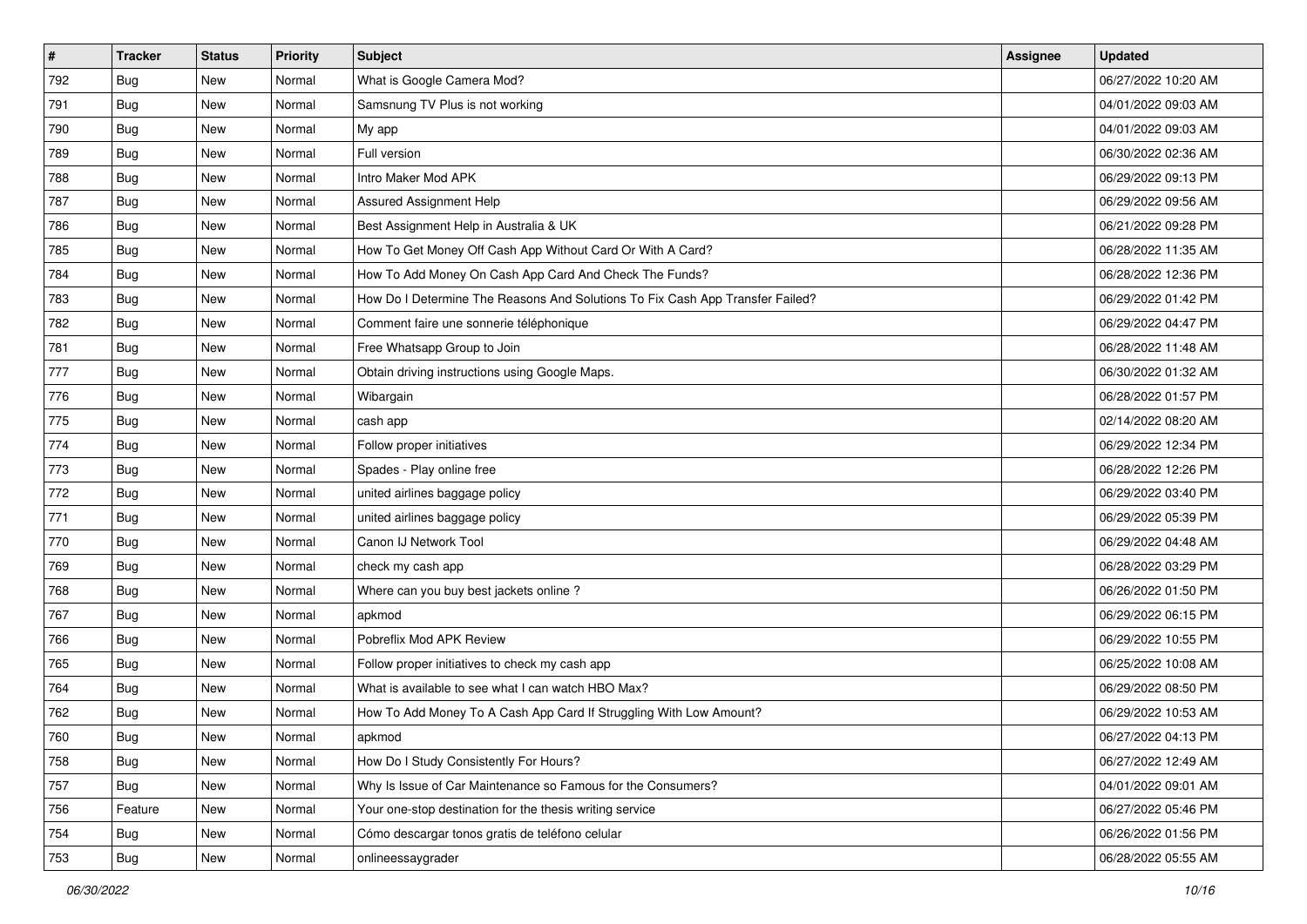| $\vert$ # | <b>Tracker</b> | <b>Status</b> | <b>Priority</b> | Subject                                                                                             | Assignee | <b>Updated</b>      |
|-----------|----------------|---------------|-----------------|-----------------------------------------------------------------------------------------------------|----------|---------------------|
| 752       | <b>Bug</b>     | New           | Normal          | Plagerism checker                                                                                   |          | 06/26/2022 06:33 PM |
| 750       | Bug            | New           | Normal          | Create a Report Template                                                                            |          | 06/26/2022 04:27 PM |
| 749       | <b>Bug</b>     | New           | Normal          | The Best Bubble Shooter Game for Android                                                            |          | 06/26/2022 12:12 PM |
| 748       | <b>Bug</b>     | New           | Normal          | Il y a quelques façons d'obtenir des sonneries gratuites pour votre iPhone                          |          | 06/26/2022 11:24 PM |
| 747       | <b>Bug</b>     | New           | Normal          | How to Install Tyflex Plus on Your Android Device                                                   |          | 06/26/2022 08:16 AM |
| 744       | Bug            | New           | Normal          | <b>Pixel Survive</b>                                                                                |          | 06/28/2022 05:13 AM |
| 743       | <b>Bug</b>     | New           | Normal          | They promote 'pixel art' contests and a 'game jam' related to the work and figure of Carlos Casares |          | 06/28/2022 12:04 PM |
| 742       | Bug            | New           | Normal          | How Long Does Cash App Support Take To Respond For A Better Support?                                |          | 06/25/2022 11:00 PM |
| 741       | <b>Bug</b>     | New           | Normal          | <b>Blockchain Technology Solutions</b>                                                              |          | 06/26/2022 02:19 AM |
| 740       | Feature        | New           | Normal          | Online Thesis Help USA                                                                              |          | 06/28/2022 08:25 PM |
| 739       | <b>Bug</b>     | New           | Normal          | law dissertation help                                                                               |          | 06/27/2022 06:12 PM |
| 738       | <b>Bug</b>     | New           | Normal          | How Much Amount Do I Get Using The Referral Code For Cash App?                                      |          | 06/27/2022 03:58 PM |
| 737       | <b>Bug</b>     | New           | Normal          | How Do I Talk To A Live Person At Facebook If Anything Is Doubtful?                                 |          | 06/27/2022 09:59 PM |
| 736       | <b>Bug</b>     | New           | Normal          | I Want to Edit in My Website (transfer-factor.net) Unfortunately, Unable to Edit It                 |          | 06/24/2022 07:32 AM |
| 735       | <b>Bug</b>     | New           | Normal          | A quick fix of how to get money back from cash app stocks                                           |          | 06/29/2022 09:07 PM |
| 734       | <b>Bug</b>     | New           | Normal          | DR. STRANGE: Multiverse of Scheduling Madness!                                                      |          | 06/28/2022 07:07 AM |
| 733       | <b>Bug</b>     | New           | Normal          | How does one go about getting a book deal?                                                          |          | 06/28/2022 06:35 PM |
| 732       | <b>Bug</b>     | New           | Normal          | Get rectifications steps about why cash app transfer failed                                         |          | 06/26/2022 03:28 PM |
| 731       | <b>Bug</b>     | New           | Normal          | Avail Of Cash App Customer Service If Unable To Down Cash App Mobile App?                           |          | 06/25/2022 08:36 PM |
| 730       | <b>Bug</b>     | New           | Normal          | Canon IJ Network Tool                                                                               |          | 06/26/2022 05:51 PM |
| 729       | <b>Bug</b>     | New           | Normal          | Canon IJ Network Tool                                                                               |          | 06/28/2022 01:10 PM |
| 728       | <b>Bug</b>     | New           | Normal          | Will Cash App refund money if scammed? Hitches With Optimum Ease                                    |          | 06/26/2022 06:15 AM |
| 726       | Bug            | New           | Normal          | Mobile Application Development Services                                                             |          | 06/28/2022 04:44 PM |
| 725       | Feature        | New           | Normal          | What are memo writing services design                                                               |          | 06/24/2022 06:24 AM |
| 724       | Bug            | New           | Normal          | Dial Chime Customer support number for a quick response                                             |          | 06/29/2022 03:31 AM |
| 721       | Bug            | New           | Normal          | Cómo instalar un Mod Apk                                                                            |          | 06/30/2022 02:08 AM |
| 720       | <b>Bug</b>     | New           | Normal          | How does Cash App Phone Number provide a quick treatment?                                           |          | 06/27/2022 08:02 AM |
| 719       | Bug            | New           | Normal          | How Do I Send \$5000 Through Cash App Account With Ease?                                            |          | 06/29/2022 10:15 PM |
| 717       | <b>Bug</b>     | New           | Normal          | Disney Plus Apk - Watch Movies and TV Shows on Your Device                                          |          | 06/29/2022 03:10 PM |
| 716       | <b>Bug</b>     | New           | Normal          | La celebración de un BabyShower.                                                                    |          | 06/27/2022 12:29 PM |
| 715       | <b>Bug</b>     | New           | Normal          | Puppy Playtime Descargar gratis                                                                     |          | 06/28/2022 10:46 PM |
| 714       | <b>Bug</b>     | New           | Normal          | Cuevana 3 Premium - Enjoy Your Favorite Movies and TV Shows on Your Smart TV                        |          | 06/27/2022 11:43 PM |
| 712       | <b>Bug</b>     | New           | Normal          | Tips and Tricks                                                                                     |          | 06/29/2022 07:26 PM |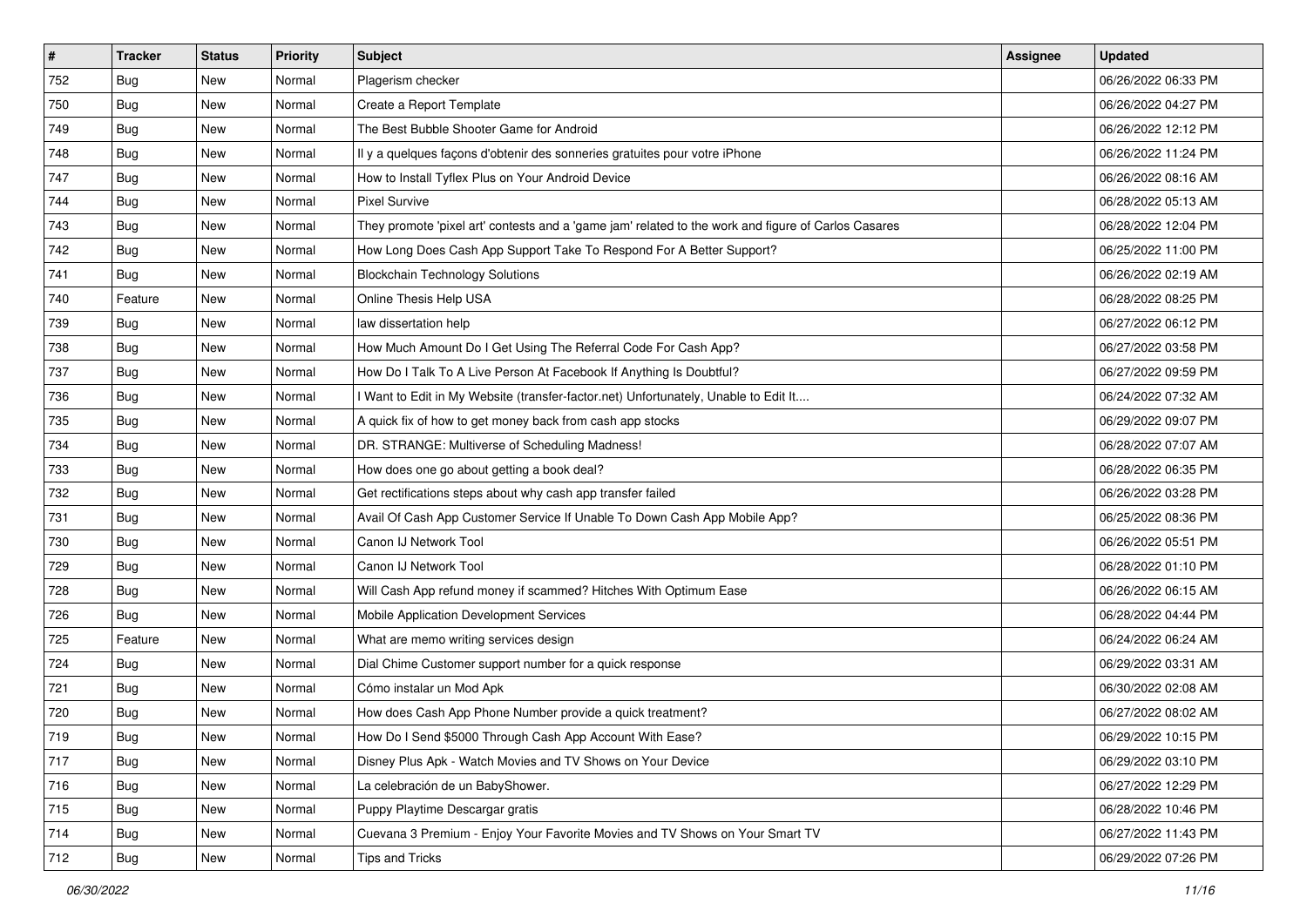| $\vert$ # | <b>Tracker</b> | <b>Status</b> | <b>Priority</b> | Subject                                                                 | Assignee | <b>Updated</b>      |
|-----------|----------------|---------------|-----------------|-------------------------------------------------------------------------|----------|---------------------|
| 711       | <b>Bug</b>     | New           | Normal          | Human Fall Flat Apk Download                                            |          | 06/28/2022 08:27 PM |
| 710       | Bug            | New           | Normal          | Take Necessary Assistance If You Are Unable Activate Cash App Card      |          | 06/25/2022 09:26 PM |
| 709       | <b>Bug</b>     | New           | Normal          | How To Load Cash App Card At Walmart Without Having To Face Any Hassle? |          | 06/29/2022 03:26 AM |
| 708       | <b>Bug</b>     | New           | Normal          | Efficient ways to proceed with the cash app dispute process?            |          | 06/29/2022 10:24 AM |
| 706       | Bug            | New           | Normal          | How Can You Cancel A Cash App Payment Without Any Prior Information?    |          | 06/26/2022 09:13 AM |
| 705       | Bug            | New           | Normal          | wuxiaworld                                                              |          | 06/29/2022 11:42 PM |
| 704       | <b>Bug</b>     | New           | Normal          | Reach support team of Chime Customer Service for instant help           |          | 06/29/2022 05:49 AM |
| 703       | Bug            | New           | Normal          | For real-time help, dial Facebook customer service number               |          | 06/29/2022 12:30 AM |
| 702       | <b>Bug</b>     | New           | Normal          | Avail Chime Customer Service to know How To Get Chime Bank Statement    |          | 06/28/2022 04:58 AM |
| 701       | Bug            | New           | Normal          | Why Law Essay Helper UK is Necessary?                                   |          | 06/29/2022 06:29 PM |
| 700       | Bug            | New           | Normal          | Cómo descargar Poppy Playtime                                           |          | 04/01/2022 09:30 AM |
| 699       | <b>Bug</b>     | New           | Normal          | Would you be able to utilize Cash App Twitch?                           |          | 06/29/2022 09:07 PM |
| 698       | Feature        | New           | Normal          | Connect with cash app representative to ask about cash app flip scam    |          | 06/26/2022 11:24 AM |
| 697       | <b>Bug</b>     | New           | Normal          | How to Descargar Pura TV For Android                                    |          | 06/28/2022 04:43 PM |
| 696       | <b>Bug</b>     | New           | Normal          | How to Install the TuMangaOnline App                                    |          | 06/30/2022 01:09 AM |
| 695       | <b>Bug</b>     | New           | Normal          | Refer Listas IPTV Apk                                                   |          | 06/29/2022 06:50 AM |
| 693       | Feature        | New           | Normal          | How To Get My Money Back From The Cash App To Your Wallet?              |          | 06/28/2022 06:38 PM |
| 692       | Bug            | New           | Normal          | Esports 888b                                                            |          | 06/12/2022 10:04 AM |
| 691       | <b>Bug</b>     | New           | Normal          | tea garden dublin                                                       |          | 04/01/2022 09:31 AM |
| 690       | <b>Bug</b>     | New           | Normal          | campervan hire                                                          |          | 06/28/2022 11:55 AM |
| 689       | Bug            | New           | Normal          | How to use twitch.tv/activate?                                          |          | 06/28/2022 10:48 PM |
| 688       | <b>Bug</b>     | New           | Normal          | How to use twitch.tv/activate?                                          |          | 06/24/2022 04:16 AM |
| 687       | Bug            | New           | Normal          | How to use twitch.tv/activate?                                          |          | 06/29/2022 10:39 PM |
| 686       | <b>Bug</b>     | New           | Normal          | Welcome To The Most Demandable Mahipalpur Escorts Agency                |          | 06/27/2022 03:45 PM |
| 684       | <b>Bug</b>     | New           | Normal          | Difference between paper map and online map                             |          | 06/29/2022 09:46 AM |
| 683       | Feature        | New           | Normal          | Game creation                                                           |          | 06/28/2022 09:51 PM |
| 682       | Bug            | New           | Normal          | Does Facebook customer service live chat allow to speak with someone?   |          | 06/29/2022 09:56 AM |
| 680       | Feature        | New           | Normal          | Word Jewels 2                                                           |          | 06/30/2022 02:36 AM |
| 679       | Bug            | New           | Normal          | Word Finder helps you to play word games better                         |          | 04/01/2022 09:34 AM |
| 678       | <b>Bug</b>     | New           | Normal          | How to be a winner in buidnow gg                                        |          | 06/29/2022 06:31 PM |
| 677       | <b>Bug</b>     | New           | Normal          | Logo Design Services Near Me                                            |          | 06/29/2022 11:58 AM |
| 676       | Bug            | New           | Normal          | Does Facebook customer service live chat allow to speak with someone?   |          | 04/01/2022 09:39 AM |
| 675       | <b>Bug</b>     | New           | Normal          | What Are Smart Tactics To Fix Cash App Transfer Failed Hurdles?         |          | 06/27/2022 09:51 AM |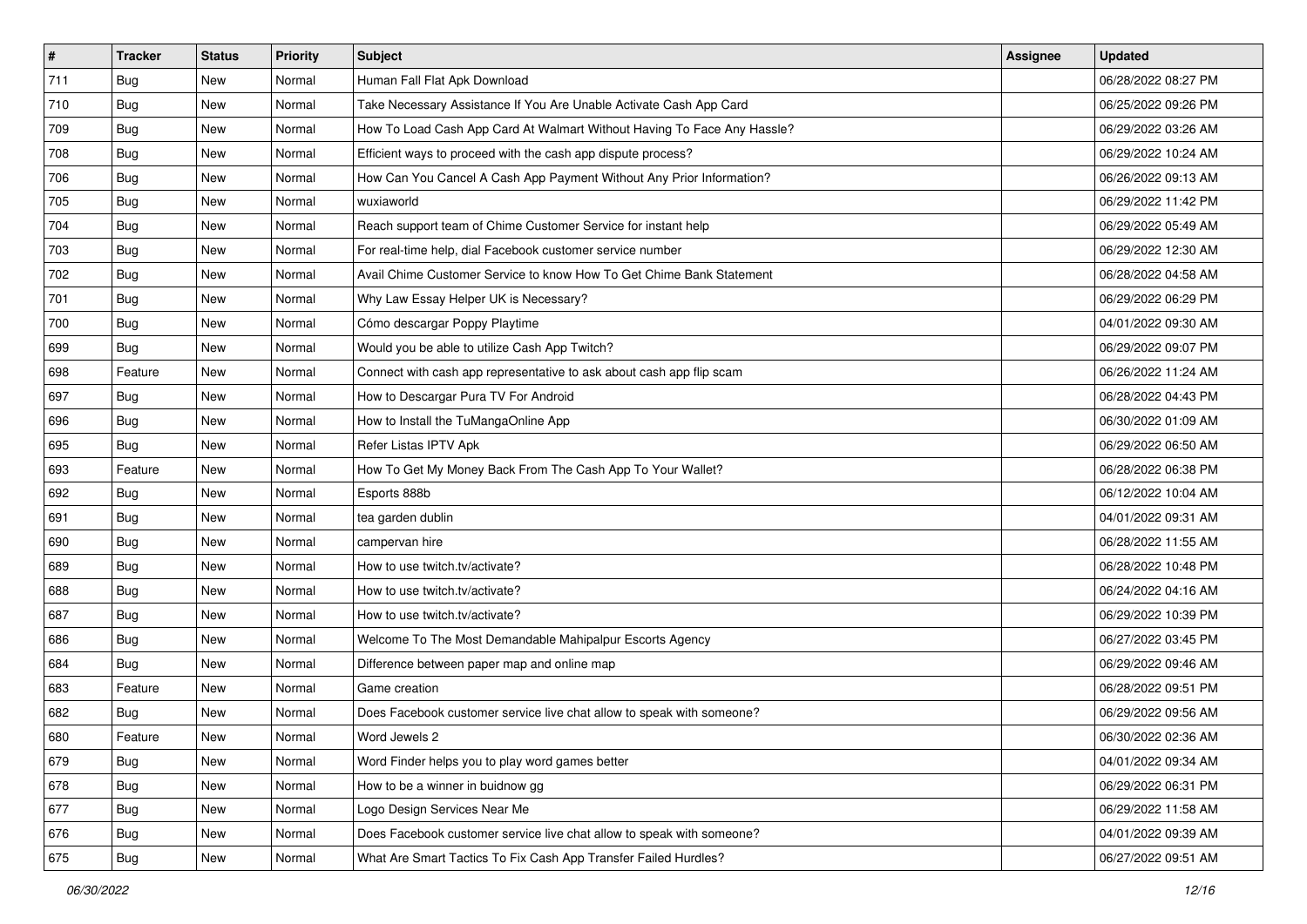| $\vert$ # | <b>Tracker</b> | <b>Status</b> | <b>Priority</b> | Subject                                                    | <b>Assignee</b> | <b>Updated</b>      |
|-----------|----------------|---------------|-----------------|------------------------------------------------------------|-----------------|---------------------|
| 673       | <b>Bug</b>     | New           | Normal          | Learn the basics of pixel art - Clear grid                 |                 | 06/29/2022 09:44 AM |
| 672       | <b>Bug</b>     | New           | Normal          | The easiest way to delete ringtones on iPhone              |                 | 06/28/2022 08:44 PM |
| 670       | Bug            | New           | Normal          | JTWhatsApp Apk - The New and Improved WhatsApp             |                 | 06/28/2022 12:32 PM |
| 669       | Feature        | New           | Normal          | Nursing Assignment Help                                    |                 | 06/28/2022 11:16 PM |
| 668       | <b>Bug</b>     | New           | Normal          | Get to know Cash App Refund Process here                   |                 | 06/29/2022 07:21 AM |
| 667       | Bug            | New           | Normal          | What Is a Ringtone?                                        |                 | 06/29/2022 12:34 AM |
| 666       | Bug            | New           | Normal          | 470+ pages à colorier de Noël                              |                 | 06/28/2022 10:02 AM |
| 665       | Feature        | New           | Normal          | Look for a dedicated help with finance assignment          |                 | 06/27/2022 11:10 PM |
| 664       | Bug            | New           | Normal          | Tea TV Apk Download - The Best Way to Watch Movies Offline |                 | 06/29/2022 11:00 PM |
| 662       | Bug            | New           | Normal          | Oreo TV Download - The Easiest Way to Watch Live TV        |                 | 06/29/2022 08:19 PM |
| 661       | Bug            | New           | Normal          | Turbo VPN MOD APK Download                                 |                 | 06/29/2022 11:57 AM |
| 660       | <b>Bug</b>     | New           | Normal          | Anchovies Nutrition Facts And Health Benefits              |                 | 04/01/2022 09:40 AM |
| 659       | <b>Bug</b>     | New           | Normal          | Olive Oil Properties And Health Benefits                   |                 | 06/29/2022 11:15 AM |
| 658       | <b>Bug</b>     | New           | Normal          | Watermelon Nutrition Facts And Health Benefits             |                 | 06/29/2022 06:46 PM |
| 657       | <b>Bug</b>     | <b>New</b>    | Normal          | Coconut Nutrition Facts And Health Benefits                |                 | 06/29/2022 05:05 PM |
| 656       | Bug            | New           | Normal          | Kiwi Nutrition Facts And Health Benefits                   |                 | 06/28/2022 08:54 PM |
| 655       | Bug            | New           | Normal          | <b>Eggplant Health Benefits</b>                            |                 | 06/29/2022 08:18 AM |
| 654       | Feature        | New           | Normal          | <b>Peach Health Benefits</b>                               |                 | 06/28/2022 10:03 AM |
| 653       | <b>Bug</b>     | New           | Normal          | Jujube (Jinjoles): Properties And Health Benefits          |                 | 06/27/2022 08:47 AM |
| 652       | <b>Bug</b>     | New           | Normal          | Sesame Health Benefits                                     |                 | 06/29/2022 07:46 PM |
| 651       | Bug            | New           | Normal          | Salmon Health Benefits                                     |                 | 06/28/2022 05:49 PM |
| 650       | Bug            | New           | Normal          | <b>Cherries Health Benefits</b>                            |                 | 06/29/2022 11:13 AM |
| 649       | Feature        | New           | Normal          | Pear Health Benefits                                       |                 | 06/28/2022 08:04 AM |
| 648       | Feature        | New           | Normal          | <b>Plum Health Benefits</b>                                |                 | 06/28/2022 06:02 PM |
| 647       | Feature        | New           | Normal          | <b>Cranberry Health Benefits</b>                           |                 | 06/28/2022 02:47 PM |
| 646       | Feature        | New           | Normal          | Collaborative Research Group                               |                 | 06/29/2022 09:46 AM |
| 645       | <b>Bug</b>     | New           | Normal          | thong tin chinh xac nhat hom nay                           |                 | 06/28/2022 02:48 PM |
| 644       | I Bug          | New           | Normal          | TeaTV App Review                                           |                 | 06/27/2022 11:47 AM |
| 643       | <b>Bug</b>     | New           | Normal          | Oreo TV Apk Download                                       |                 | 06/28/2022 04:57 PM |
| 642       | <b>Bug</b>     | New           | Normal          | thong tin thoi tiet ngay hom nay                           |                 | 06/29/2022 07:52 PM |
| 641       | <b>Bug</b>     | New           | Normal          | Get Best Economics Dissertation Writing Service            |                 | 06/25/2022 10:04 AM |
| 640       | Bug            | New           | Normal          | play game with me                                          |                 | 06/28/2022 06:33 AM |
| 639       | <b>Bug</b>     | New           | Normal          | thong tin chinh xac                                        |                 | 06/29/2022 02:44 AM |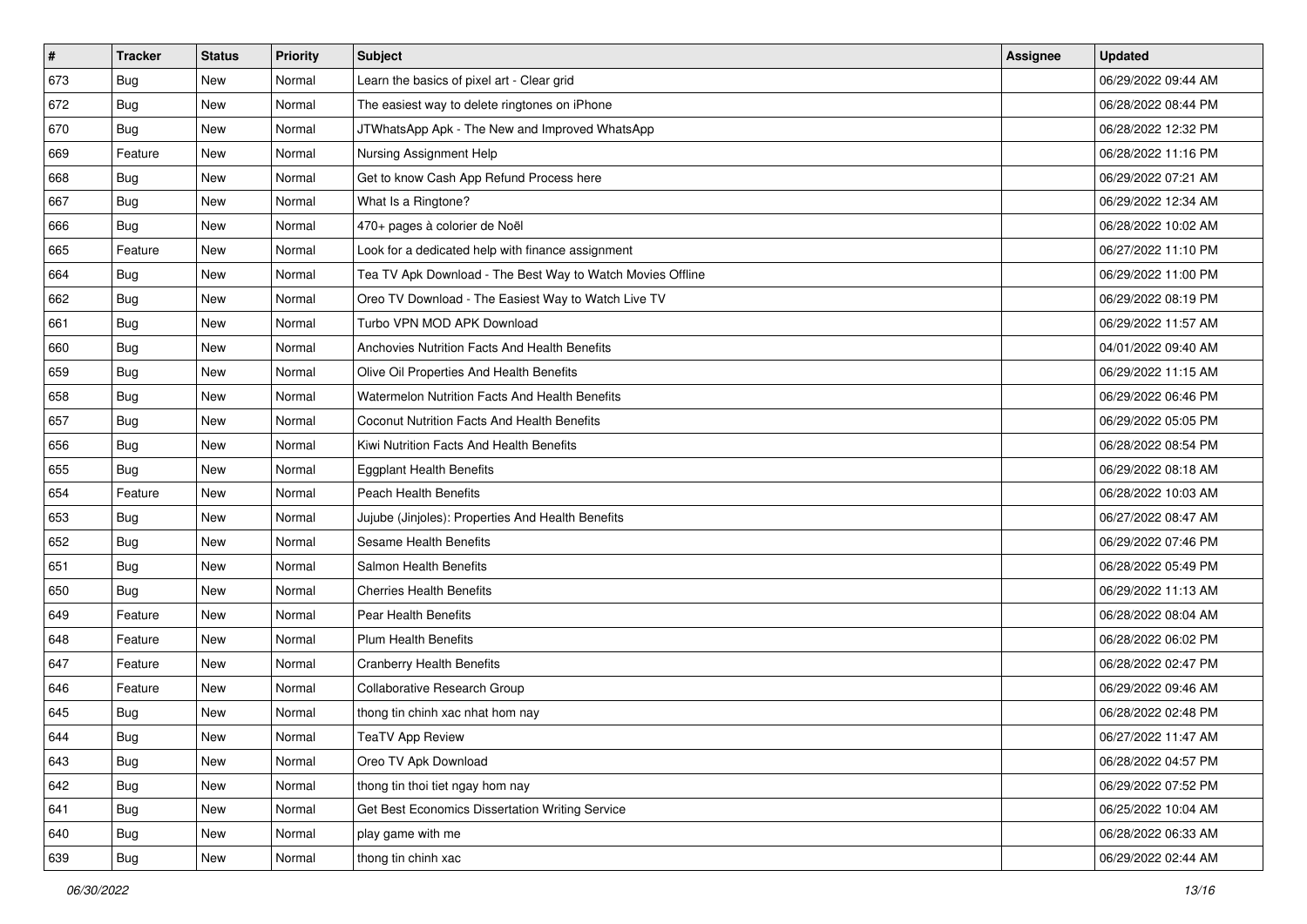| $\sharp$ | <b>Tracker</b> | <b>Status</b> | <b>Priority</b> | Subject                                                                          | <b>Assignee</b> | <b>Updated</b>      |
|----------|----------------|---------------|-----------------|----------------------------------------------------------------------------------|-----------------|---------------------|
| 638      | <b>Bug</b>     | New           | Normal          | Run 3 game                                                                       |                 | 06/26/2022 06:31 AM |
| 637      | Feature        | New           | Normal          | Why do the Outlook rules not work in my account?                                 |                 | 06/28/2022 11:12 AM |
| 636      | Bug            | New           | Normal          | What is the most popular furniture color?                                        |                 | 06/25/2022 04:57 PM |
| 635      | Bug            | New           | Normal          | Buy Steroids Online with OurMedicnes.com   Best Quality Steroids                 |                 | 06/29/2022 12:17 AM |
| 634      | Bug            | New           | Normal          | Buy Vidalista Tablets (Tadalafil) at [\$25 OFF + Free Shipping] Vidalistatablets |                 | 06/29/2022 02:25 AM |
| 633      | Bug            | New           | Normal          | How i can i solve my issue                                                       |                 | 04/01/2022 09:38 AM |
| 632      | Bug            | New           | Normal          | CheapestMedsShop   100% Safe Medicines Online in UK & AUS.                       |                 | 06/28/2022 09:52 AM |
| 631      | <b>Bug</b>     | New           | Normal          | How Can I Load Cash App Card at Walmart straight away?                           |                 | 06/26/2022 04:07 PM |
| 630      | Bug            | New           | Normal          | How Can I Load Cash App Card at Walmart straight away?                           |                 | 06/26/2022 12:04 AM |
| 629      | Bug            | New           | Normal          | How Can I Load Cash App Card at Walmart straight away?                           |                 | 06/28/2022 06:07 AM |
| 628      | <b>Bug</b>     | New           | Normal          | CV reviewing services!                                                           |                 | 06/29/2022 05:09 PM |
| 627      | <b>Bug</b>     | New           | Normal          | <b>HELO</b>                                                                      |                 | 06/28/2022 11:28 AM |
| 625      | Bug            | New           | Normal          | The best free online driving directions tool                                     |                 | 04/01/2022 09:28 AM |
| 624      | Bug            | New           | Normal          | Use go with the Driving Directions for your go                                   |                 | 06/29/2022 05:22 PM |
| 623      | Bug            | New           | Normal          | Listen to online radio stations for mobile phones                                |                 | 06/29/2022 11:19 PM |
| 622      | Bug            | New           | Normal          | CheapestMedsShop   100% Safe Medicines Online in UK & AUS.                       |                 | 06/29/2022 10:10 PM |
| 621      | <b>Bug</b>     | New           | Normal          | Buy All Modafinil & Armodafinil Tablets @Buy Modafinil US                        |                 | 06/28/2022 06:49 AM |
| 620      | Bug            | <b>New</b>    | Normal          | Viagra Meds: Fastest & Quick Delivery On Your Doorstep - USA                     |                 | 06/28/2022 04:33 AM |
| 619      | Bug            | New           | Normal          | Online Trusted Medicine Store in US for Health - Genericmedsupply                |                 | 06/29/2022 12:26 AM |
| 618      | Bug            | New           | Normal          | Buy Steroids Online with OurMedicnes.com   Best Quality Steroids                 |                 | 06/29/2022 10:57 AM |
| 617      | Bug            | New           | Normal          | Buy Vidalista Tablets (Tadalafil) at [\$25 OFF + Free Shipping] Vidalistatablets |                 | 06/28/2022 03:33 AM |
| 616      | Bug            | <b>New</b>    | Normal          | Buy Anavar Tablets   Anavar For Sale in USA, UK & Australia                      |                 | 06/29/2022 07:00 PM |
| 615      | Bug            | New           | Normal          | CheapestMedsShop   100% Safe Medicines Online in USA UK & AUS.                   |                 | 06/29/2022 07:03 AM |
| 614      | <b>Bug</b>     | New           | Normal          | Como baixar o MOD APK no celular                                                 |                 | 06/29/2022 02:22 AM |
| 613      | Bug            | New           | Normal          | Buy Aspadol 100mg Tab Online in US, UK, AU   Erospharmacy                        |                 | 06/29/2022 07:00 AM |
| 612      | Bug            | New           | Normal          | Luxury Slingshot Rental                                                          |                 | 06/29/2022 12:15 PM |
| 611      | Feature        | New           | Normal          | Buy All Modafinil & Armodafinil Tablets @Buy Modafinil US                        |                 | 06/28/2022 10:53 AM |
| 610      | Feature        | New           | Normal          | CheapestMedsShop 100% Safe Medicines Online in USA UK & AUS.                     |                 | 06/28/2022 09:42 AM |
| 608      | Feature        | New           | Normal          | How To Do Hotmail Password Reset Without Phone Number?                           |                 | 06/28/2022 07:39 AM |
| 607      | <b>Bug</b>     | New           | Normal          | Vex 5                                                                            |                 | 06/27/2022 11:24 PM |
| 605      | Feature        | New           | Normal          | What will the future of logo design be like?                                     |                 | 06/28/2022 01:31 PM |
| 604      | <b>Bug</b>     | New           | Normal          | Idle Game Online                                                                 |                 | 06/29/2022 09:21 PM |
| 603      | <b>Bug</b>     | New           | Normal          | Premiere gratuito da lista de IPTV                                               |                 | 06/29/2022 08:40 PM |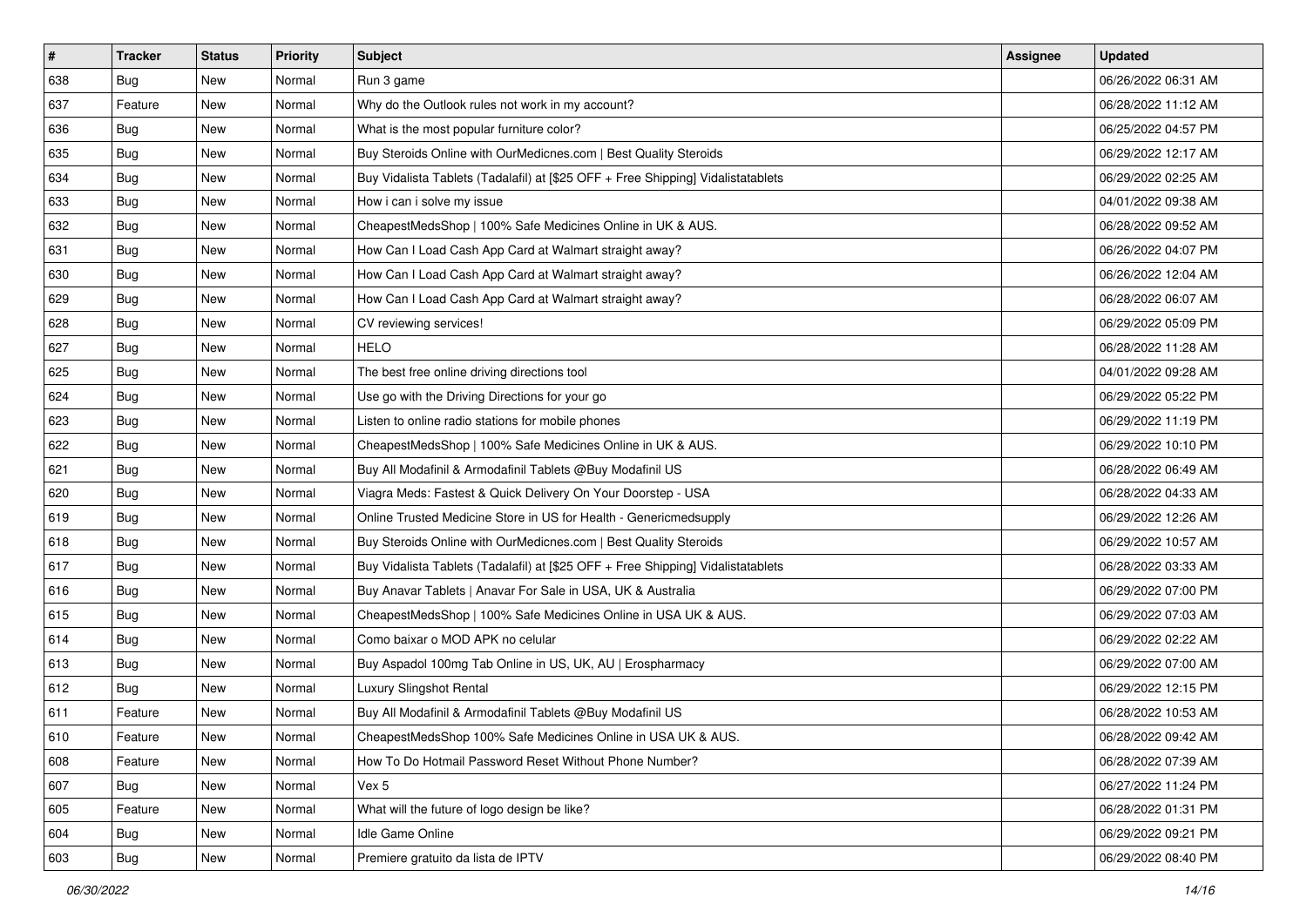| $\vert$ # | <b>Tracker</b> | <b>Status</b> | <b>Priority</b> | Subject                                                                                                                                                                                                                                                               | Assignee | <b>Updated</b>      |
|-----------|----------------|---------------|-----------------|-----------------------------------------------------------------------------------------------------------------------------------------------------------------------------------------------------------------------------------------------------------------------|----------|---------------------|
| 600       | <b>Bug</b>     | New           | Normal          | Play Store Pro                                                                                                                                                                                                                                                        |          | 06/27/2022 09:43 PM |
| 599       | Bug            | New           | Normal          | Do you know how to delete cash app account from your computer?                                                                                                                                                                                                        |          | 06/29/2022 01:49 PM |
| 598       | Bug            | New           | Normal          | Universo s / f Download                                                                                                                                                                                                                                               |          | 06/29/2022 09:45 AM |
| 597       | <b>Bug</b>     | New           | Normal          | Universo s / f Download                                                                                                                                                                                                                                               |          | 06/29/2022 08:19 PM |
| 596       | Bug            | <b>New</b>    | Normal          | <b>Kids Games</b>                                                                                                                                                                                                                                                     |          | 06/27/2022 04:08 AM |
| 595       | Bug            | New           | Normal          | RFM Online - une révolution dans la gestion de l'identité numérique                                                                                                                                                                                                   |          | 06/27/2022 11:06 PM |
| 594       | Feature        | New           | Normal          | How does research proposal help online make it easy for me?                                                                                                                                                                                                           |          | 06/28/2022 08:23 PM |
| 593       | <b>Bug</b>     | New           | Normal          | Eiffel Spark Ultimate C2 SN series is a fully synthetic range of advanced performance engine oils blended in high<br>performance fully synthetic (PAO – polyalphaolefin) basestocks fortified with advanced technology additive system,<br>specifically formulated to |          | 06/29/2022 03:34 PM |
| 592       | <b>Bug</b>     | New           | Normal          | Deezer Premium APK - Baixe músicas de qualquer lugar do mundo de graça                                                                                                                                                                                                |          | 06/29/2022 03:10 PM |
| 591       | <b>Bug</b>     | New           | Normal          | How To Find Facebook Modifications For Your Spotify Premium Apk?                                                                                                                                                                                                      |          | 06/29/2022 12:40 AM |
| 590       | Bug            | <b>New</b>    | Normal          | Follow proper initiatives to check my cash app card balance:                                                                                                                                                                                                          |          | 06/27/2022 09:57 AM |
| 589       | <b>Bug</b>     | New           | Normal          | How can I get the cash app phone number of customer support?                                                                                                                                                                                                          |          | 06/30/2022 12:20 AM |
| 588       | Bug            | New           | Normal          | YouTube Vanced Apk Manager App - Como instalá-lo                                                                                                                                                                                                                      |          | 06/28/2022 10:56 PM |
| 587       | Bug            | New           | Normal          | Why Picsart Pro Offers Great Features                                                                                                                                                                                                                                 |          | 06/29/2022 10:06 AM |
| 586       | <b>Bug</b>     | New           | Normal          | Best Modifications For Your Mobile Phone                                                                                                                                                                                                                              |          | 06/29/2022 11:54 AM |
| 585       | <b>Bug</b>     | <b>New</b>    | Normal          | What is cash app help number?                                                                                                                                                                                                                                         |          | 06/26/2022 06:21 PM |
| 584       | Bug            | New           | Normal          | Want the cash app customer service number to check balance?                                                                                                                                                                                                           |          | 06/29/2022 01:00 AM |
| 581       | <b>Bug</b>     | New           | Normal          | E-Learning Course Help                                                                                                                                                                                                                                                |          | 06/29/2022 08:19 PM |
| 577       | Bug            | New           | Normal          | Follow these easy steps to make Admiral Casino Login                                                                                                                                                                                                                  |          | 06/28/2022 03:52 AM |
| 576       | Bug            | New           | Normal          | So laden Sie ein Instagram-Bild herunter                                                                                                                                                                                                                              |          | 06/29/2022 09:47 AM |
| 574       | Bug            | <b>New</b>    | Normal          | How to fix the Epson printer offline issue due to a wired connection?                                                                                                                                                                                                 |          | 06/29/2022 10:23 AM |
| 573       | Bug            | New           | Normal          | Experimente lo mejor en la aplicación Apk de juegos gratis                                                                                                                                                                                                            |          | 06/29/2022 05:48 PM |
| 568       | <b>Bug</b>     | New           | Normal          | Instale a versão mais recente do YouTube Premium                                                                                                                                                                                                                      |          | 06/27/2022 08:56 PM |
| 567       | <b>Bug</b>     | New           | Normal          | Singapore assignment help                                                                                                                                                                                                                                             |          | 06/29/2022 09:03 PM |
| 566       | <b>Bug</b>     | New           | Normal          | Kinemaster Pro Download - los App Review                                                                                                                                                                                                                              |          | 04/01/2022 09:27 AM |
| 565       | <b>Bug</b>     | New           | Normal          | How To Install RepelisPlus On Your Android Phone?                                                                                                                                                                                                                     |          | 06/28/2022 09:46 AM |
| 564       | Bug            | New           | Normal          | How To Install RepelisPlus On Your Android Phone?                                                                                                                                                                                                                     |          | 06/29/2022 05:11 AM |
| 563       | <b>Bug</b>     | New           | Normal          | Understanding the Difference Between Free and Paid Mod Apks                                                                                                                                                                                                           |          | 06/29/2022 10:32 AM |
| 562       | <b>Bug</b>     | New           | Normal          | Learn Basic Mahjong Rules                                                                                                                                                                                                                                             |          | 06/23/2022 12:48 AM |
| 561       | <b>Bug</b>     | New           | Normal          | Enjoy the Full YouTube Premium Experience With YouTube Premium Membership                                                                                                                                                                                             |          | 06/29/2022 02:18 PM |
| 560       | <b>Bug</b>     | New           | Normal          | Whatsapp Aero - Make Your Phone Auto Connect                                                                                                                                                                                                                          |          | 04/01/2022 09:28 AM |
| 558       | Feature        | New           | Normal          | <b>Stunning Classic Sofas</b>                                                                                                                                                                                                                                         |          | 06/29/2022 10:03 AM |